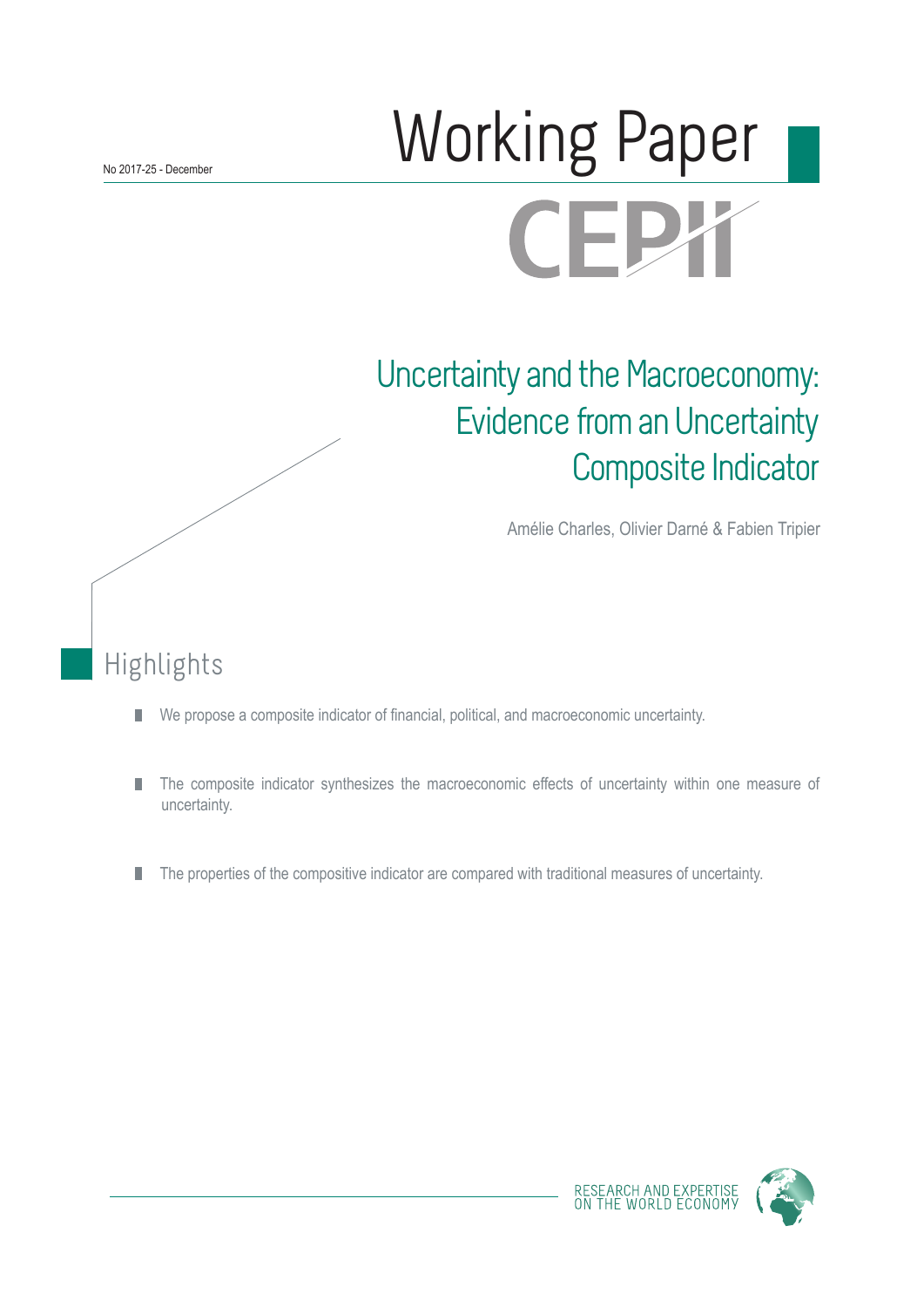## **Abstract**

This paper proposes an uncertainty composite indicator (UCI) based on three distinct sources of uncertainty (namely financial, political, and macroeconomic) for the US economy on the period 1985-2015. For that, we use the dynamic factor model proposed by Doz et al. (2012), summarizing efficiently six individual uncertainty proxies, namely two macroeconomic and financial uncertainty factors based on the unpredictability, a measure of (micro)economic uncertainty, the implied volatility index, the corporate bond spreads, and an index of economic policy uncertainty. We then compare the effects of uncertainty on economic activity when the UCI is used instead of individual uncertainty proxies in structural VAR models. The interest of our UCI is to synthesize theses effects within one measure of uncertainty. Overall, the UCI was able to account for the most important dynamics of uncertainty which play an important role in business cycles. We found that the individual uncertainty proxies based macro unpredictability and corporate bond spread are also important source in explaining the volatility of the macroeconomic variables. However, these two individual proxies are not the dominant source of fluctuations (compared to the other uncertainty variables) in some cases.

## **Keywords**

Uncertainty, Dynamic Factor Model, Business Cycle.



C38, C32, E32.

#### Working Paper

CEPII (Centre d'Etudes Prospectives et d'Informations Internationales) is a French institute dedicated to producing independent, policyoriented economic research helpful to understand the international economic environment and challenges in the areas of trade policy, competitiveness, macroeconomics, international finance and growth.

CEPII Working Paper Contributing to research in international economics

© CEPII, PARIS, 2017

All rights reserved. Opinions expressed. in this publication are those of the author(s) alone.

Editorial Director: Sébastien Jean

Production: Laure Boivin

No ISSN: 1293-2574

CEPII 20, avenue de Ségur TSA 10726 75334 Paris Cedex 07 +33 1 53 68 55 00 www.cepii.fr Press contact: presse@cepii.fr

RESEARCH AND EXPERTISE<br>ON THE WORLD ECONOMY

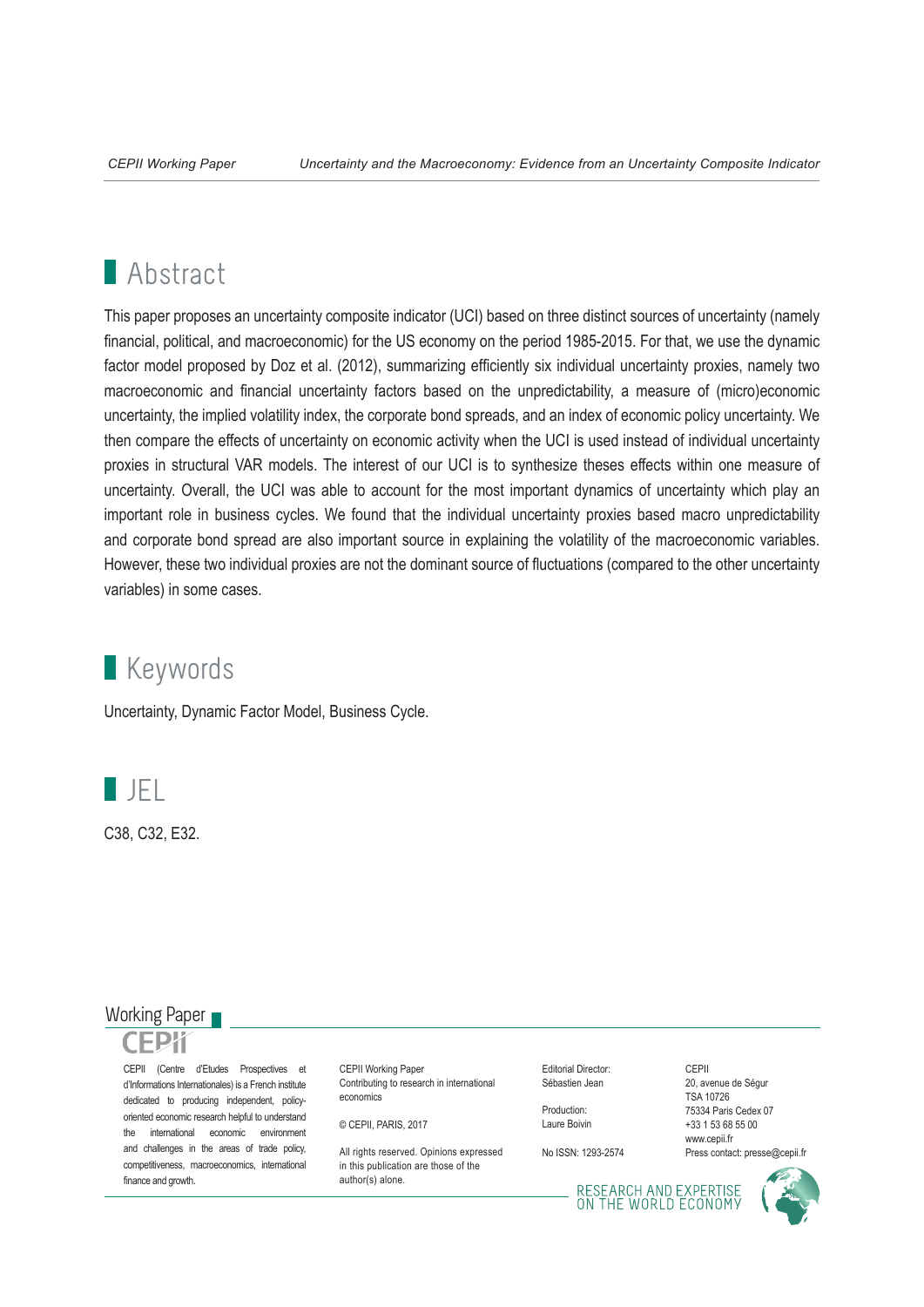### 1 Introduction

It is well-known that uncertainty about the future has real implications on economic agents' behavior (Dixit, 1989), and also on the economic activity (Bloom et al., 2007; Bloom, 2009; Bachmann et al., 2013; Jurado et al., 2015).<sup>1</sup> Uncertainty as a driver of business cycle fluctuations have been first proposed by Bloom (2009) and Bloom et al. (2012), who argue that on average uncertainty goes up by almost 50% in an US recession and that uncertainty shocks lead to a significant, albeit temporary fall in output and productivity.

Uncertainty is difficult to quantify since it is intrinsically unobservable concept, and there are different sources of uncertainty, such as, for example, macroeconomics, financial markets or economic policy. However, it is possible to observe uncertainty indirectly using a number of proxy indicators. A number of alternative measures of uncertainty have been proposed, such as variations in the cross-sectional dispersion of firms' or industry's earnings or productivity (Bloom, 2009; Bloom et al., 2012), the VIX implied volatility index (Bloom, 2009), the economic policy uncertainty index (Baker et al., 2016; Brogaard and Detzel, 2015), the conditional variance of the unforecastable component in statistical models (Scotti, 2012; Jurado et al., 2015; Rossi and Sekhposyan, 2015; Ludvigson et al., 2015), forecast disagreement and disconformity (Bachmann et al., 2013), the variance risk premium (Zhou, 2009; Bali and Zhou, 2015), the perceived uncertainty by consumers from survey data (Leduc and Liu, 2016) or the volatility of fiscal instruments estimated under time-varying volatility (Fernandez-Villaverde et al., 2015), among others.<sup>2</sup> Most of these uncertainty measures take into account one of the sources of uncertainty, namely macroeconomics, financial markets or economic policy. The few studies that compare the effect of different uncertainty measures on the economic activity find substantial differences in their effect on economic activity. For example, Jurado et al. (2015) and Rossi and Sekhposyan (2015) find that an uncertainty innovation in the macroeconomic uncertainty has a larger and prolonged negative effect on manufacturing production and (un)employment than others uncertainty measures, such as economic policy uncertainty and/or implied volatility.<sup>3</sup>

<sup>&</sup>lt;sup>1</sup>See Bloom (2014) and Bloom et al. (2014) for a comprehensive survey of the literature on uncertainty shocks.

<sup>&</sup>lt;sup>2</sup>Most of studies analyzing the impact of uncertainty shocks have employed VAR models, whereas some studies have used Dynamic Stochastic General Equilibrium models, such as Bloom et al. (2012), Christiano et al. (2014), and Leduc and Liu (2016).

<sup>3</sup>Bachmann et al. (2013) compare the effects of four measures of uncertainty related to forecast disagreement,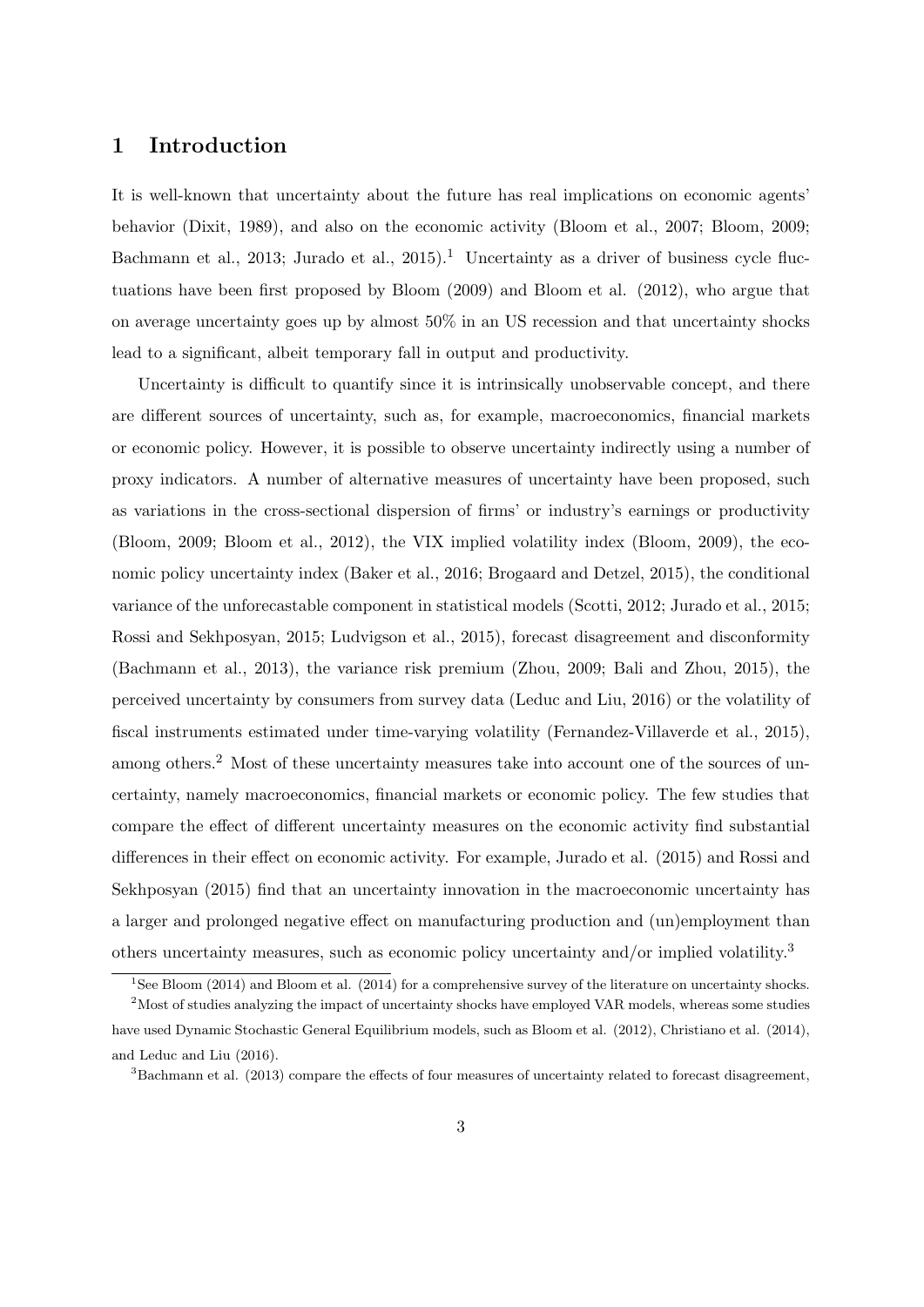To the best of our knowledge, only one study proposes an aggregate measure of the economic uncertainty based on a number of proxy indicators. Haddow et al. (2013) use principal component analysis (PCA) to construct an uncertainty index based on four indicators (financial and survey data) for the UK on the 1985-2013 period. However, their uncertainty index does not take into account economic policy uncertainty in their uncertainty proxy. In this paper, we construct a uncertainty composite indicator (UCI) for the US economy, by using three different sources of uncertainty, namely macroeconomics, financial markets or economic policy, based on six uncertainty proxies which are usually used in the literature, namely two macroeconomic and financial uncertainty factors based on the unpredictability (MACRO-JLN and FIN-LMN) proposed by Jurado et al. (2015) and Ludvigson et al. (2015), respectively, a measure of (micro)economic uncertainty (FDISP) with the forecast disagreement index proposed by Bachmann et al. (2013), the implied volatility index (VXO), the corporate bond spreads (BSREAD), and an index of economic policy uncertainty (EPU) proposed by Baker et al.  $(2016).<sup>4</sup>$  For that, we use the dynamic factor model (DFM) proposed by Doz et al. (2012) based on the quasi maximum likelihood method that allows summarizing efficiently the six uncertainty proxies in an indicator. For our purpose, this approach has two advantages. First, the dynamic factor approach has the advantage of capturing both the significance and the variability of the components, unlike the weighting schemes in the traditional and principal component approaches (Lim and Nguyen, 2015). Second, this maximum likelihood approach is more efficient for small samples (Doz et al., 2012).<sup>5</sup> The interest of our UCI is to synthesize the economic policy uncertainty, stock market volatility, and interest rate spreads in Germany and in the US. Born et al. (2014) quantify the contribution of various uncertainty shocks to the Great Recession and the slow recovery in the US.

<sup>4</sup>Knight (1921) established a distinction between risk and true uncertainty. Risk refers to the possibility of a future outcome for which the probabilities of the different possible states of the world are known. Uncertainty refers to a future outcome that has unknown probabilities associated with the different possible states of the world. Note that some of what we call uncertainty may indeed be risk as defined by Knight (1921). Thus, we use different proxies for economic uncertainty, which can differ from Knightian uncertainty.

<sup>5</sup>Other studies also use the DFM to construct uncertainty proxies but not a composite indicator based on uncertainty proxies as we do here. Jurado et al. (2015), Ludvigson et al. (2016) and Henzel and Rangel (2017) construct uncertainty measures based on common forecast errors (that they associate to uncertainty) on a large number of macroeconomic variables with a DFM. Chauvet et al. (2015) also construct a common factor on different measures of (realized and implied) volatility from a DFM.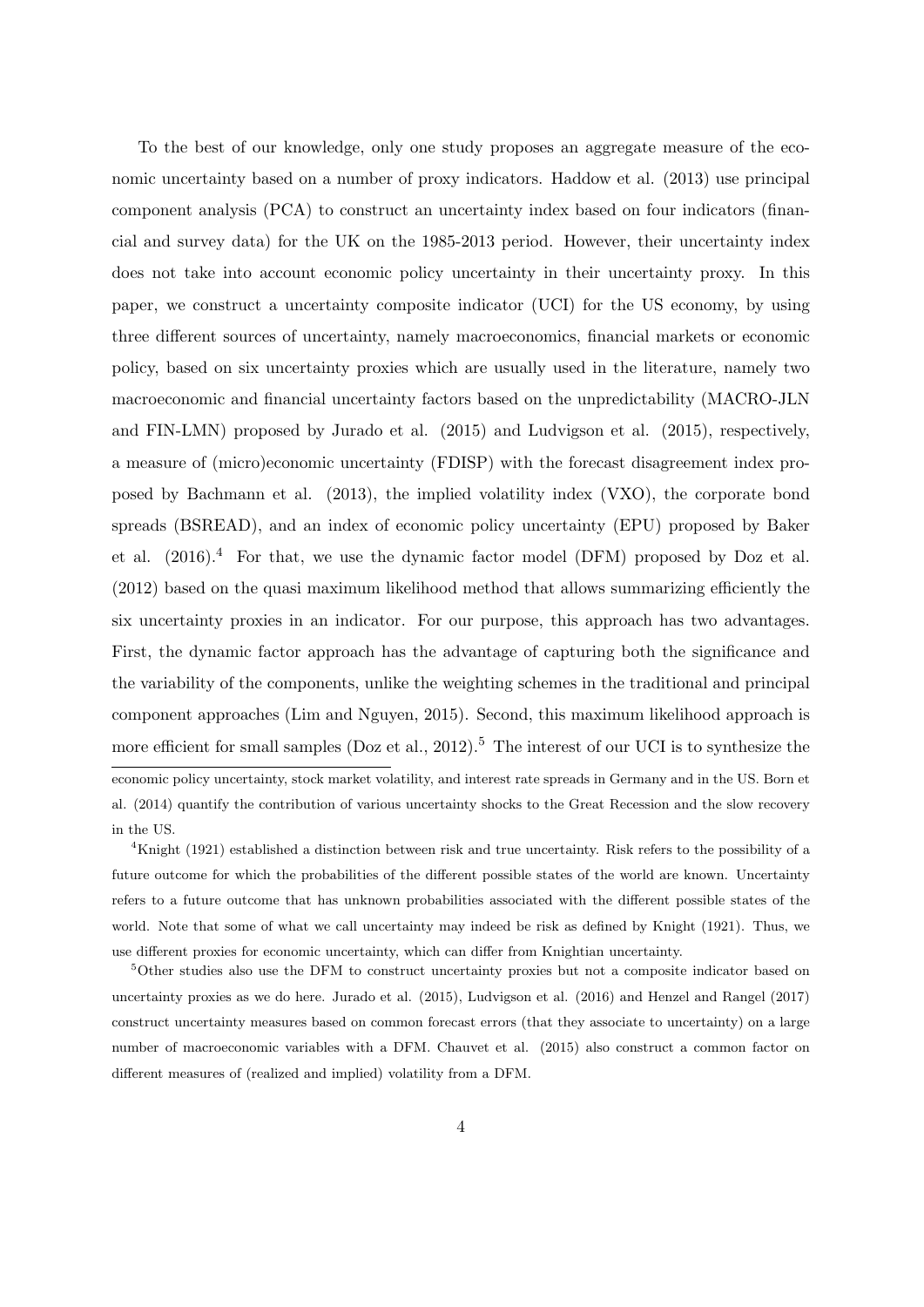effects of different uncertainty measures within one aggregate measure of uncertainty. By doing so, we attempt to capture the core effects of uncertainty to economic activity, which are not specific to particular measure of this phenomenon (removing the idiosyncratic component that any individual uncertainty measure may have), and therefore to better identify its contribution to economic activity.

Then, we investigate the interest of our UCI when compared with six individual measures of uncertainty by analyzing the consequences of uncertainty on US economic activity. For that, we use the empirical strategy proposed by Jurado et al. (2015) by estimating a eight-variable VAR model. We compare the dynamic responses of economic activity variables to innovations in uncertainty for our UCI and six individual measures of uncertainty principally used in the literature on the economic activity.

Our results are in line with the previous studies on US economic activity, namely an increase in uncertainty leads first to a drop of all series, which are significantly different from zero, and then a positive rebound in real series (manufacturing production, employment, hours) which are however not significantly different from zero. Nevertheless, the novelty of our approach is to synthesize theses effects within one measure of uncertainty (namely, the UCI). Overall, the UCI is able to account for the most important dynamics of uncertainty which play an important role in business cycles. We find that the individual uncertainty proxies MACRO-JLN and BSPREAD are also important source in explaining the volatility of the macroeconomic variables. However, these two individual proxies are not the dominant source of fluctuations (compared to the other uncertainty variables) in some cases. Therefore, these findings show the interest to use this uncertainty composite index in macroeconomic modelling.

The rest of the paper is organized as follows. Section 2 presents the dynamic factor model. Section 3 briefly describes the various proxies of uncertainty, and the uncertainty composite index is defined in Section 4. Section 5 displays the results regarding the impact of uncertainty on economic activity from a VAR model. Section 6 concludes the paper.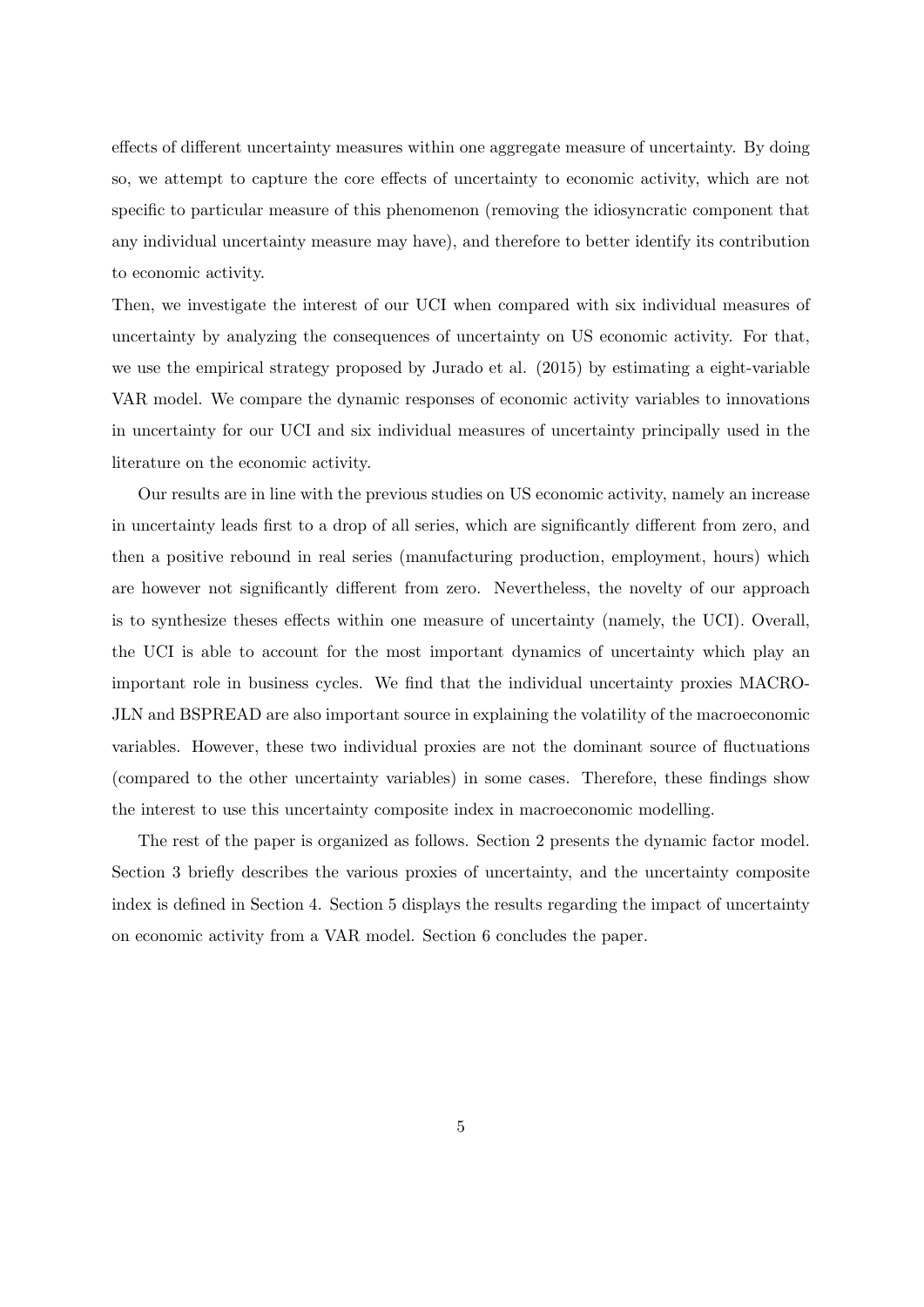#### 2 Factor models

In the factor model framework, the N variables  $(x_{it})$ , for  $i = 1, ..., N$  and  $t = 1, ..., T$ , are represented as the sum of two mutually orthogonal unobservable components: the common component  $\chi_t$  and the idiosyncratic component  $\xi_t$ . For a given  $t, t = 1, \ldots, T$ , the static factor model is defined by

$$
X_t = \Lambda F_t + \xi_t,\tag{1}
$$

where  $X_t = [x_{1t}, ..., x_{Nt}]'$  is a vector of N stationary time series and it is assumed that the series have zero mean and covariance matrix  $\Gamma(0)$ ,  $\Lambda$  is the loading matrix such that  $\Lambda = [\lambda_1, ..., \lambda_N]^{\prime}$ , the common components  $\chi_t = \Lambda F_t$  are driven by a small number r of factors  $F_t$  common to all the variables in the model such that  $F_t = [F_{1t},...F_{rt}]'$ , and  $\xi_t = [\xi_{1t},...,\xi_{Nt}]'$  is a vector of N idiosyncratic mutually uncorrelated components, driven by variable-specific shocks. In our study,  $X_t$  is the a vector of N individual uncertainty proxies and the first component of the factors  $F_t$  is interpreted hereafter as the CUI.

To take dynamics into account in modelling, it is possible to model explicitly the dynamics of the factors  $F_t$  from dynamic factor models (DFM).<sup>6</sup> Thus, in the DFM, the common component can be seen as a sum of common shocks, whether contemporaneous or lagged. More precisely, we assume that the DFM representation is given by the following equation:

$$
X_t = A(L)F_t + \xi_t,\tag{2}
$$

where the common components  $\chi_t = A(L)F_t$  integrate a linear dynamics where  $A(L)$  is a  $(n \times r)$  matrix describing the autoregressive form of the r factors. If we assume that there exists a  $(n \times q)$  matrix  $B(L)$  such that  $B(L) = A(L)N(L)$  with  $N(L)$  of dimension  $(r \times q)$ , then the dynamic factor is such that  $F_t = N(L)U_t$  where  $U_t$  is a  $(q \times 1)$  independent vector containing the dynamic shocks. It follows that the factor dynamics are described by

$$
A(L)F_t = B(L)U_t \tag{3}
$$

Equation (3) specifies a VAR(p) model for the factor  $F_t$  with lag polynomial  $A(L) = \sum$ p  $i=1$  $A_i L^i$ .  $F_t$  is thus the  $(r \times 1)$  vector of the stacked factors with  $r = q(p+1)$ .

 ${}^{6}$ See Barhoumi et al. (2013) for a survey on DFMs.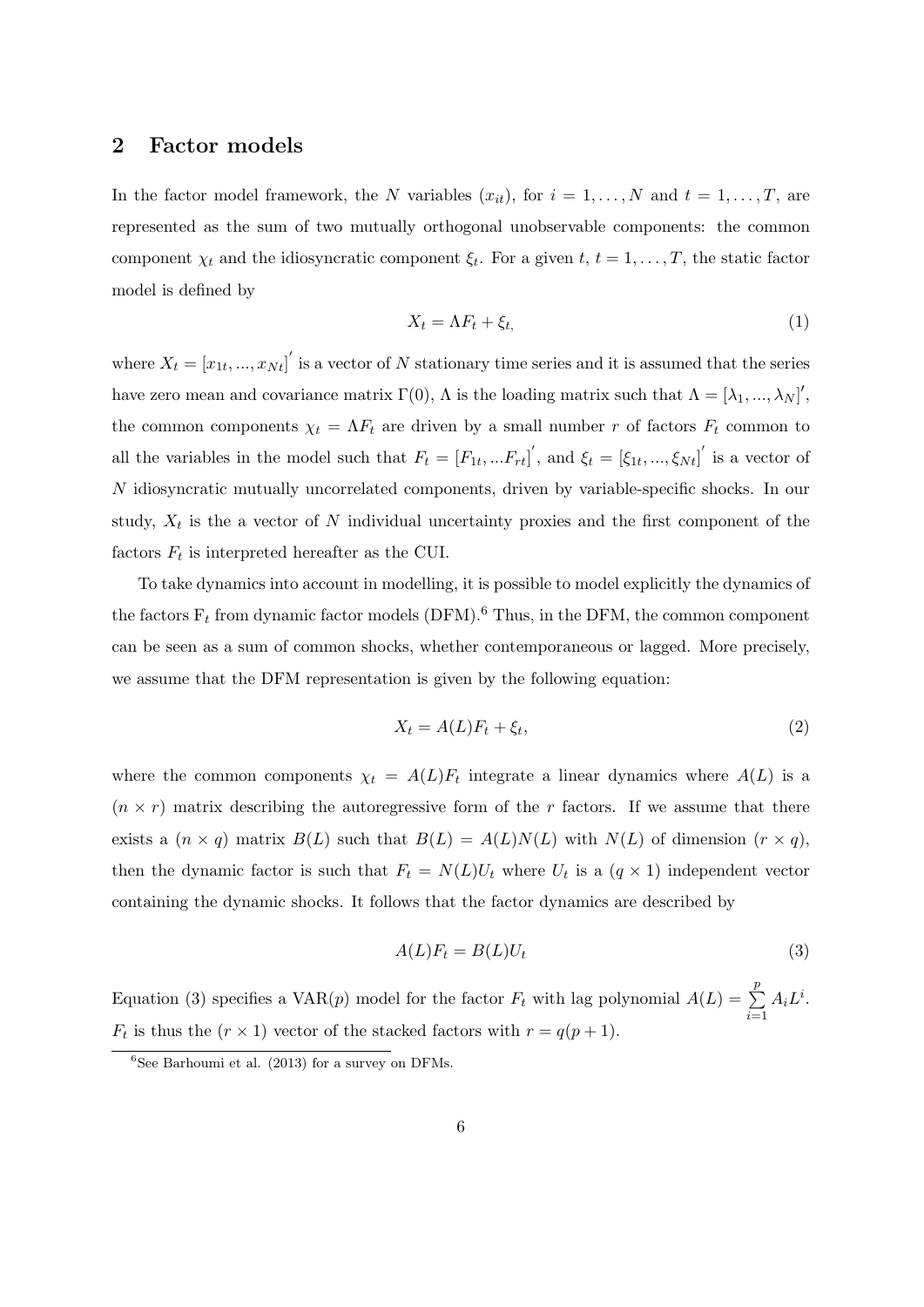Doz, Giannone and Reichlin (DGR) (2012) propose a dynamic factor model that can be represented in a space-state form. Specifically, DGR (2012) estimate their dynamic factor model using the quasi maximum likelihood method.<sup>7</sup> The main aim of this approach is to consider the strict factor model as a misspecification of the approximate factor model and to analyze the properties of the maximum likelihood indicator of the factors under this misspecification. This estimator is called the quasi maximum likelihood  $(QML)$  in the sense of White  $(1982)$ .<sup>8</sup> The model defined by means of equations (2) and (3) can be put in a space-state form, with a number of states equal to the number of common factors  $r$ . It is noteworthy that the estimation of the parameters of the model, particularly the common factors, by the QML can be approximated by their anticipated values, using the Kalman filter. The likelihood can be maximized by means of the Expectation Maximization (EM) algorithm of Dempster et al. (1977), which requires the use of the Kalman filter for each iteration.

#### 3 Data

While uncertainty is not directly observable it is possible to observe uncertainty indirectly using a number of proxy indicators. The alternative measures of uncertainty differ substantially, especially in terms of the data inputs of the uncertainty proxies and methodologies used for constructing the indicators.

In this study, we use three types of US uncertainty measure, namely macroeconomics, financial markets or economic policy. We focus on uncertainty measures which are usually used in the literature and available at a monthly frequency, on the period from January 1985:1 to December 2015, and from author's websites.<sup>9</sup> Table 1 summarizes the information on the various uncertainty measures with their source, sample and type of uncertainty (see Figure 1).

 $7$ Doz et al. (2011) also propose an alternative approach, the so-called two-step approach.

<sup>8</sup>By analyzing the properties of the maximum likelihood estimator under several sources of misspecifications, such as an omitted serial correlation of the observations or a cross-sectional correlation of the idiosyncratic components, DGR (2012) show that these misspecifications do not affect the robustness of the common factors, particularly for fairly large  $N$  and  $T$ . More specifically, this estimator is a valid parametric alternative for the estimator resulting from a principal component analysis (PCA).

<sup>&</sup>lt;sup>9</sup>We would like to thank the authors to share their data. Others uncertainty measures have been proposed but on a shorter period or a quarterly frequency.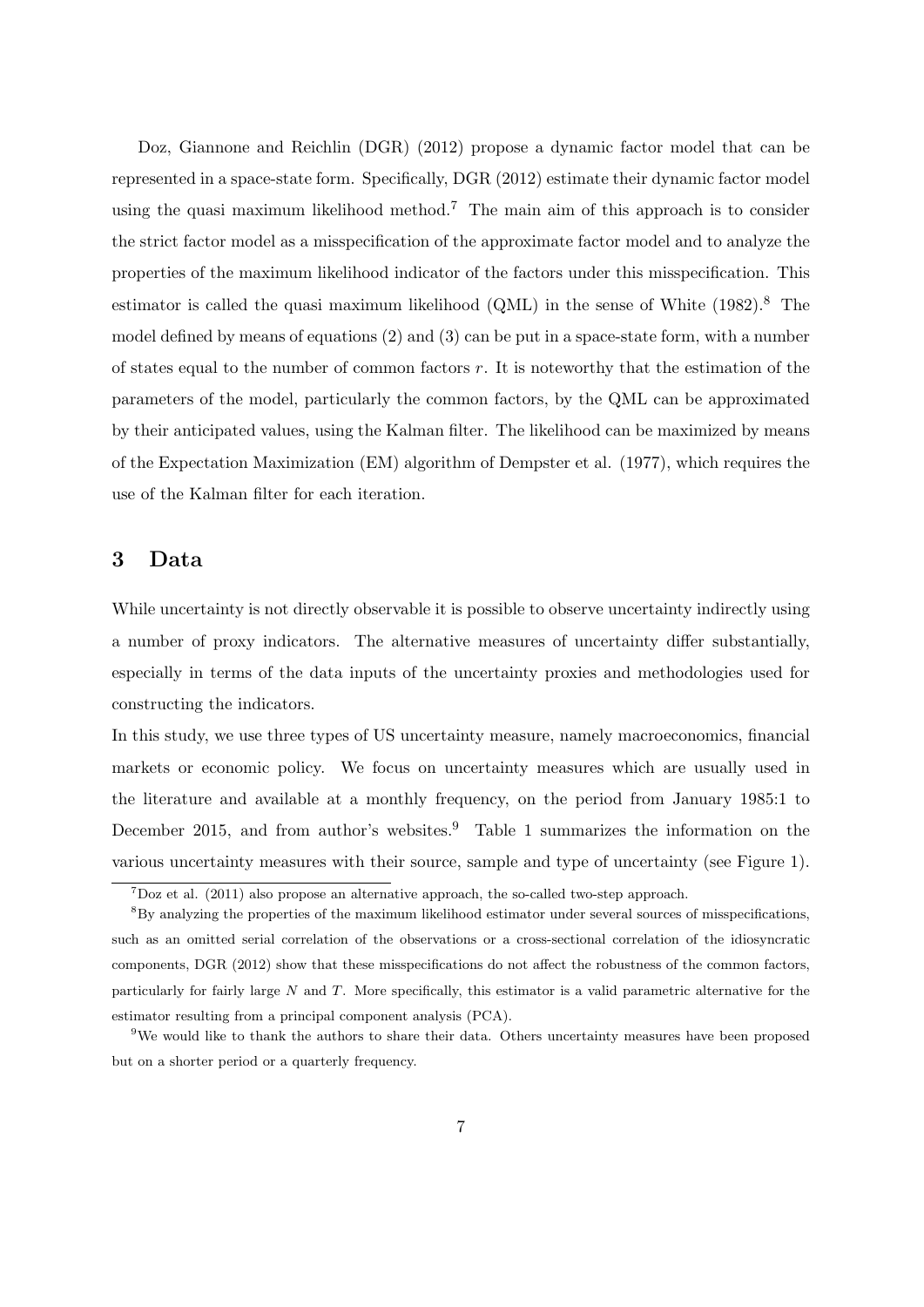The macroeconomic uncertainty variable is the macro uncertainty factor (MACRO-JLC) developed by Jurado et al. (2015), based on a common factor extracted from a panel containing the unforecastable component of a large number of monthly economic and financial indicators (132 macro and 147 financial series). The authors compute macroeconomic uncertainty by aggregating the conditional volatility of the purely unpredictable component of the realization of each underlying macroeconomic time series.

We also use a measure of (micro)economic uncertainty with the forecast disagreement index (FDISP) based on the forecast dispersion in the general business situation question from the Business Outlook Survey proposed by Bachmann et al. (2013). FDISP can be interpreted as a measure of (idiosyncratic) microeconomic uncertainty as opposed to uncertainty about the macroeconomic environment (Bloom, 2014).

For the uncertainty measures in financial markets we employ (i) the implied volatility of the stock market returns as measured by the VXO index and constructed by CBOE, also known as the "fear index" or the "fear gauge", based on trading of  $S\&P$  100 (OEX) options;<sup>10</sup> (ii) the corporate bond spreads (BSPREAD), defined as the monthly spread of the 30-year Baarated corporate bond yield index over the 30-year treasury bond yield; and (iii) the financial uncertainty index (FIN-LMN) developed by Ludvigson et al. (2015) based on the methodology of Jurado et al. (2015) and a large number of financial indicators (147 financial series including bond market, stock market portfolio returns and commodity markets).

Finally, we use the index of economic policy uncertainty (EPU) proposed by Baker et al. (2016), built on three components: (i) the frequency of newspaper references to economic policy uncertainty (containing the words uncertainty or uncertain, economic or economy, and one or more policy-related terms), (ii) the number of federal tax code provisions set to expire, and (iii) the extent of forecaster disagreement over future inflation and government purchases.

<sup>10</sup>As an alternative to the VXO index, we could have used the newer VIX index, which was introduced by the CBOE on September 22, 2003. The VIX is obtained from the European style S&P500 index option prices and incorporates information from the volatility skew by using a broader range of strike prices than just at-the-money strike series as in the VXO. However, the daily data on VIX starts from January 2, 1990, which does not cover our full sample period, beginning in January 1986. The pre-1986 VXO data are calculated by Bloom (2009). See Whaley (2009) for a history of the VIX and a summary on its calculation.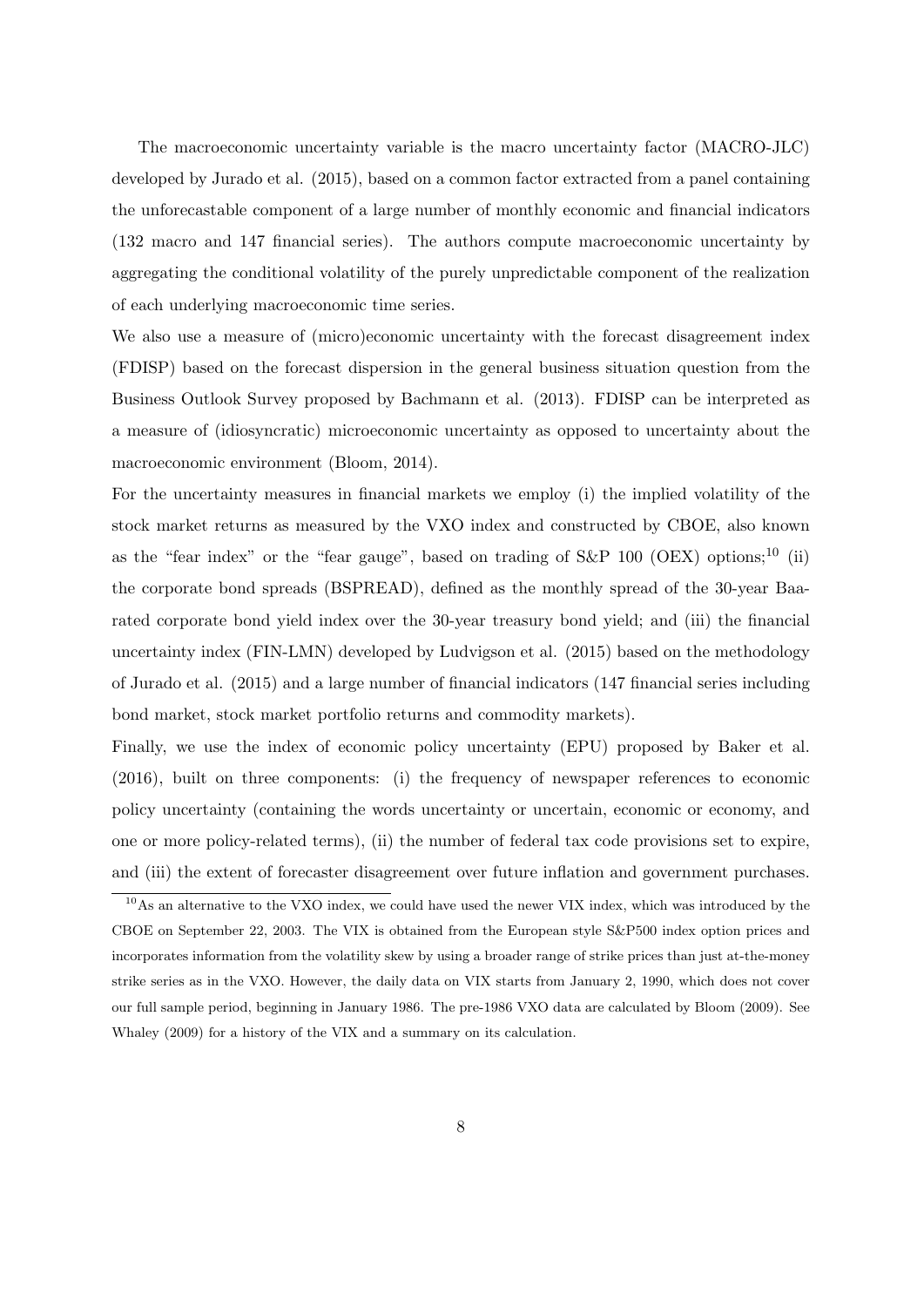#### 4 The Uncertainty Composite Index

Most of the uncertainty proxies exhibit significant high positive first-order autocorrelation, indicating that uncertainty is persistent, and are highly positively correlated with each other (see Table 2). This result is consistent with the findings of Orlik and Veldkamp (2014) and Caldara et al. (2016). They tend to move together, suggesting there is a common uncertainty component to all the measures.

We thus propose to identify this common uncertainty component with the uncertainty composite indicator (UCI) constructed from 1985:01 to 2015:12 by using the dynamic factor model proposed by Doz et al. (2012). The DFM allows to extract the common component of the six uncertainty proxies that capture different dimensions of the economic uncertainty: economic policy, finance and macroeconomics. The DFM has the advantage of capturing both the significance and the variability of the components, unlike the weighting schemes in the traditional and principal component approaches (Lim and Nguyen,  $2015$ ).<sup>11</sup> The first common factor is highly correlated with all the uncertainty proxies, except for FDISP (Table 3), thus sufficiently captures the common variation among the uncertainty measures, and defines an aggregate uncertainty measure. The UCI also displays significant high positive first-order autocorrelation  $(\rho(1) = 0.97,$  Table 3).

Figure 2 presents the UCI, together with the NBER recession dates in the US. Picks of the UCI coincide with well-documented uncertainty episodes, such as economic recessions, especially during the 2008 global financial crisis, and also around the October 1987 financial crisis, the LTCM and Russian Debt crisis of 1998, and the terrorist attacks of 09/11. This result is consistent with Bloom (1999) who finds that recessions appear in periods of significantly higher economic uncertainty. Nevertheless, when comparing the levels of the UCI with some uncertainty measures, such as EPU, MACRO-JLC and VXO, we find some differences (see

<sup>&</sup>lt;sup>11</sup>We have also applied the principal component analysis (PCA) as in Haddow et al. (2013) who construct an uncertainty index based on four indicators for the UK on the 1985-2013 period. This alternative common factor closely resembles that from the DFM, with a coefficient of correlation close to 0.99. We have also replicated the impact of uncertainty on economic activity under this alternative factor and the results are qualitatively similar. Nevertheless, we obtain slightly different results on the forecast error variance (FEV) decomposition as the UCI obtained from the DFM explains a higher fraction of the FEV than that from obtained from the PCA for most economic variables (see Online Appendix).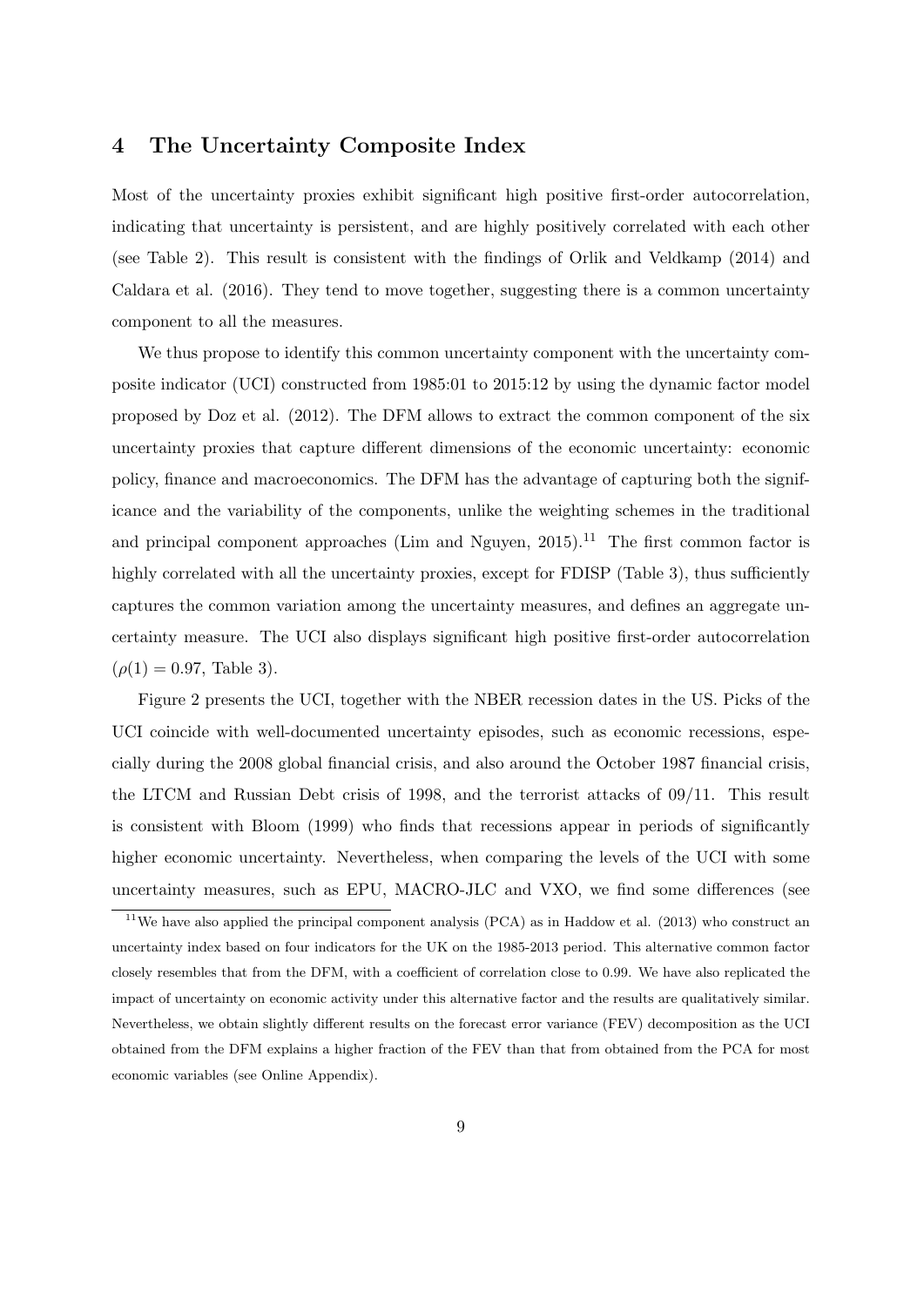Figure 1), such as during the first and second Golf War in December 1990 and February 2003, respectively, and the US midterm election in September 2010 for the EPU, or the Asian crisis of 1997 for the VXO. These differences can be explained by the fact that these uncertainty events are very specific to one source of uncertainty (economic policy, financial or macroeconomic) and are not common to the three sources of uncertainty. Therefore, the UCI is particularly appealing because it has the advantage of being based on an underlying uncertainty indicator which is related to three sources of uncertainty.

#### 5 Structural VAR models

We now turn our attention to the issues of the consequences of uncertainty on economic activity raised by Bloom (1999). We instigate the interest of our synthetic measure of uncertainty when compared with the six individual measures of uncertainty as usually done in the literature. To meet this concern we use the empirical strategy proposed by Jurado et al. (2015). They estimate a eight-variable VAR model ordered as follows: log level of S&P 500 stock index (STOCK), log manufacturing production (MP), log manufacturing employment (EMP), log average hours worked in manufacturing (HRS), the log wage in manufacturing (WAGE), the log aggregate CPI (CPI), the Federal Funds rate (FFR), and uncertainty. The measure of uncertainty is ordered at the end. This choice of ordering represents a more conservative setup which precludes a contemporaneous response of the remaining variables to an uncertainty shock. The VAR-8 is estimated with 12 lags which is sufficient to control for the dynamic history of the variables (Bachmann et al., 2013; Jurado et al., 2015). The sample period is January 1985 to December 2015.

We compare the dynamic responses of economic activity variables to innovations in uncertainty for our uncertainty composite indicator (UCI) and six individual measures of uncertainty available on the same sample, namely VXO, EPU, MACRO-JLC, SPREAD, FDISP and FIN- $LMN<sup>12</sup>$ 

 $12\text{As}$  in Bachmann et al. (2013) and Jurado et al. (2015), we do not detrend any variables using the Hodrick-Prescott filter, while Bloom (2009) did so for every series except the VXO index. Because the HP filter uses information over the entire sample, it is difficult to interpret the timing of an observation.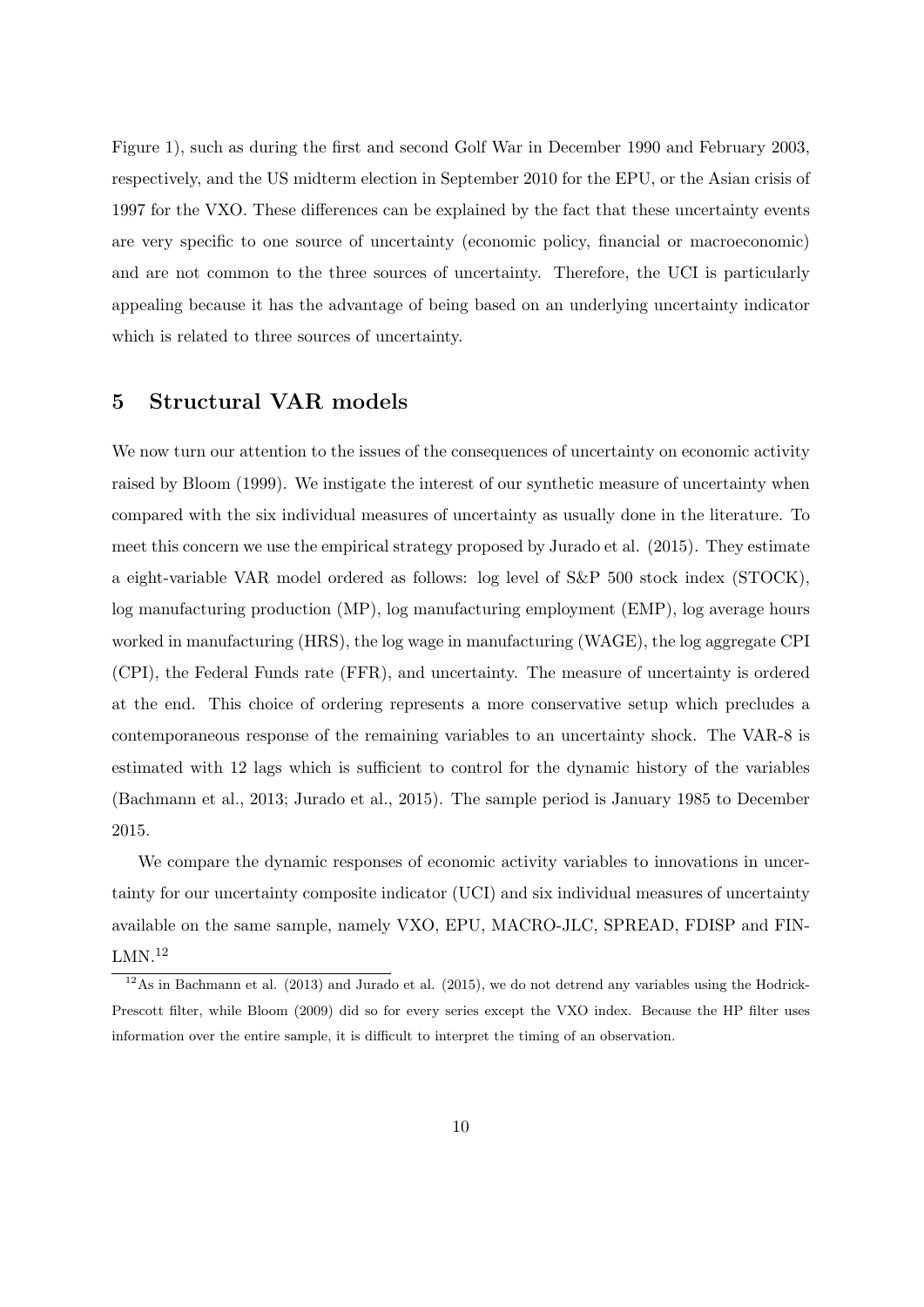#### 5.1 Impulse Response Functions

Figure 3 presents the impulse responses in the VAR-8 model of economic activity to various uncertainty measures by one standard deviation. The shaded gray region is the  $+/-$  one standard error confidence band obtained from the system using UCI as the uncertainty measure computed using the bootstrap method developed by Kilian (1998). An increase in the index of uncertainty leads first to a drop of all series, which are significantly different from zero, and then a positive rebound in real series (manufacturing production, employment, hours) which is significantly different from zero. These effects of uncertainty on real, nominal, and financial series are in line with the recent, but already large, literature on this topic (e.g., Bloom, 2009; Colombo, 2013; Caggiano et al., 2014; Nodari, 2014; Jurado et al., 2015).

The reaction to UCI shocks is in few cases similar to that of some individual uncertainty measures. For example, the reaction of production and employment to UCI shocks is closed to that of MACRO-JLC and SPREAD shocks, since production and employment decrease following a positive uncertainty shock (in smaller magnitude for employment) and the impact persists beyond the two-year horizon (more in employment than in production). The pattern of the stock price reaction after an increment in uncertainty is similar between UCI, FIN-LMN and VXO shocks, namely a very short-term negative impact and then a positive rebound. However, the novelty of our approach is to synthesize these effects with one measure of uncertainty while some individual series of uncertainty may miss some of these effects. For example, the FDISP series does not account for the negative impact of uncertainty on inflation, wage, and federal fund rates. Similarly, the size of the effects of uncertainty are notably lower with EPU uncertainty measure on real series (production, employment and hours) and with MACRO-JLC and EPU on stock prices than with our UCI.

#### 5.2 Forecast Error Variance Decomposition

Figure 4 shows the associated forecast error variance decomposition (FEVD) that is the share of the variance explained by the uncertainty measure at various forecast horizons. This figure reinforces the interest of the UCI: it is the measure of uncertainty that gives to this phenomena the most important role in business cycles, with more than 20% of the forecast errors for the most of variables. For example, the UCI shock explain 43% of the forecast errors for the sixth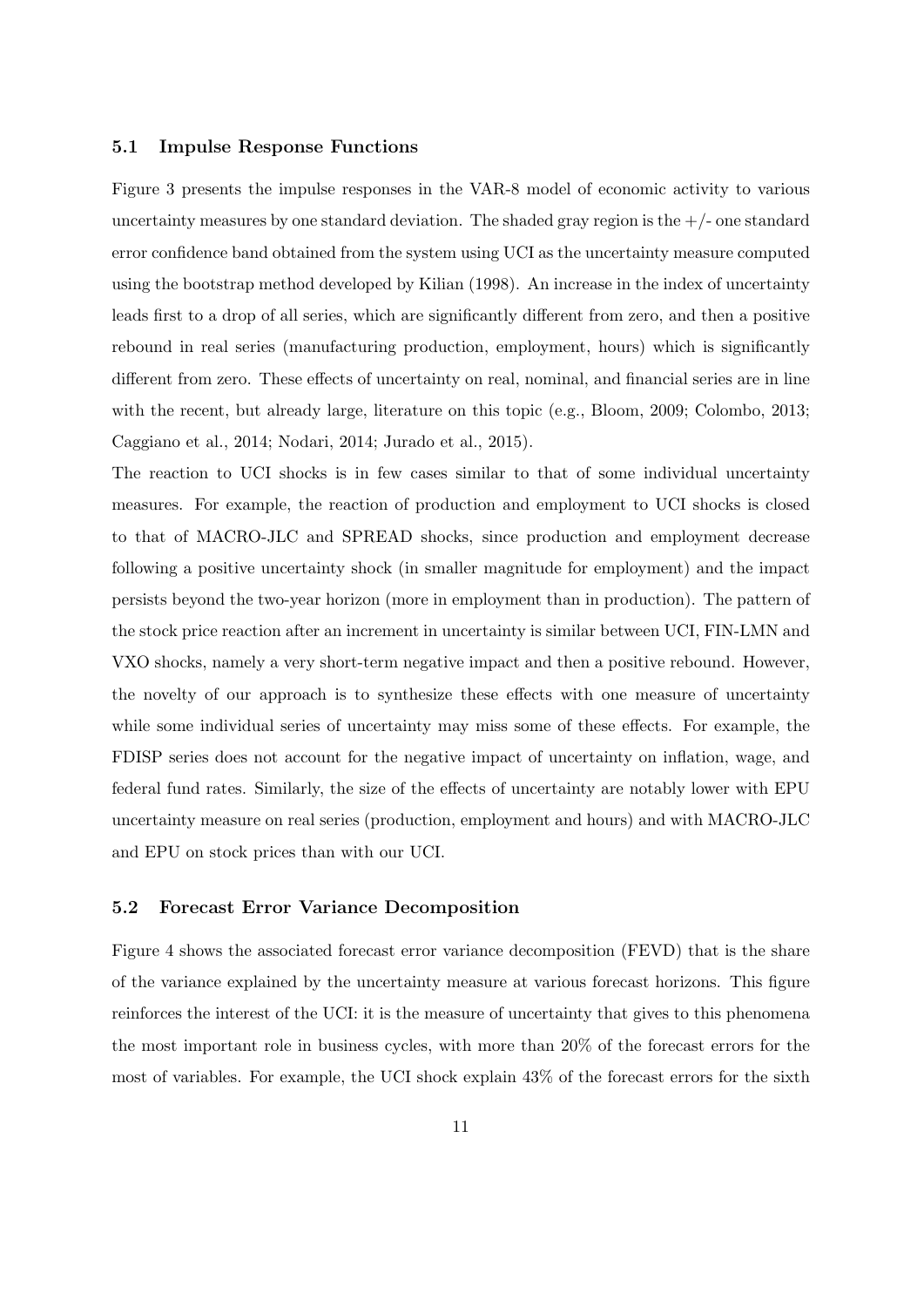month after the innovation for stock series and 37% for the eighteenth month for employment. There are some exceptions to this conclusion: the FDISP variable explains a higher share of the variance of wages series in the short-run, the EPU variable for federal fund rate, the MACRO-JLC variable for production, and SPREAD variable for the CPI series. Nevertheless, even the UCI does not explain the highest share of the variance in these cases, it explains a higher share than the others individual uncertainty measures. Overall, by synthesizing the common dynamics of each measure of uncertainty, the UCI is able to account for the most important dynamics of uncertainty which play an important role in business cycles. This is particularly true when the UCI is compared with the VXO, which is the most popular measure of uncertainty in the literature. When the VXO is used, the share of variance explained by uncertainty shocks do not go beyond 12% for manufacturing production, employment, or hours, while it reaches respectively 24%, 35%, and 20% when the UCI is used. Then, the UCI leads to a substantial upward revision of the role of uncertainty in business cycle.

Table 5 documents the FEVD attributable to each uncertainty proxy at various forecast horizons  $(h = 1, 12, 24, 36)$ . The results show that the UCI and the individual uncertainty proxies explain a very large fraction of the forecast error variance over the different forecast horizons, except for the FDISP series. The UCI turns out to be the dominant source of employment and hours fluctuations (27% and 16%, respectively, for a 24-month horizon), and also plays an important role in explaining the volatility of the others economic variables by giving the second (stock, CPI and federal fund rates) or third (manufacturing production and wage) highest fraction of the FEV (more than  $15\%$ ).

For the individual uncertainty proxies we find that MACRO-JLN and BSPREAD are important source in business cycle fluctuations. For example, MACRO-JLN and BSPREAD shocks explain up to 15% of the FEV in manufacturing production for a 12-month horizon. This result confirms that of Jurado et al. (2015) and Rossi and Sekhposyan (2015) who find that an uncertainty innovation in the macroeconomic uncertainty has a larger and prolonged negative effect on manufacturing production than others (individual) uncertainty measures, such as economic policy uncertainty and/or implied volatility. However, these two individual proxies are not the dominant source of fluctuations (compared to the other uncertainty variables) in stock, hours, wages and federal fund rate for MACRO-JLN, and stock, employment and hours for BSPREAD.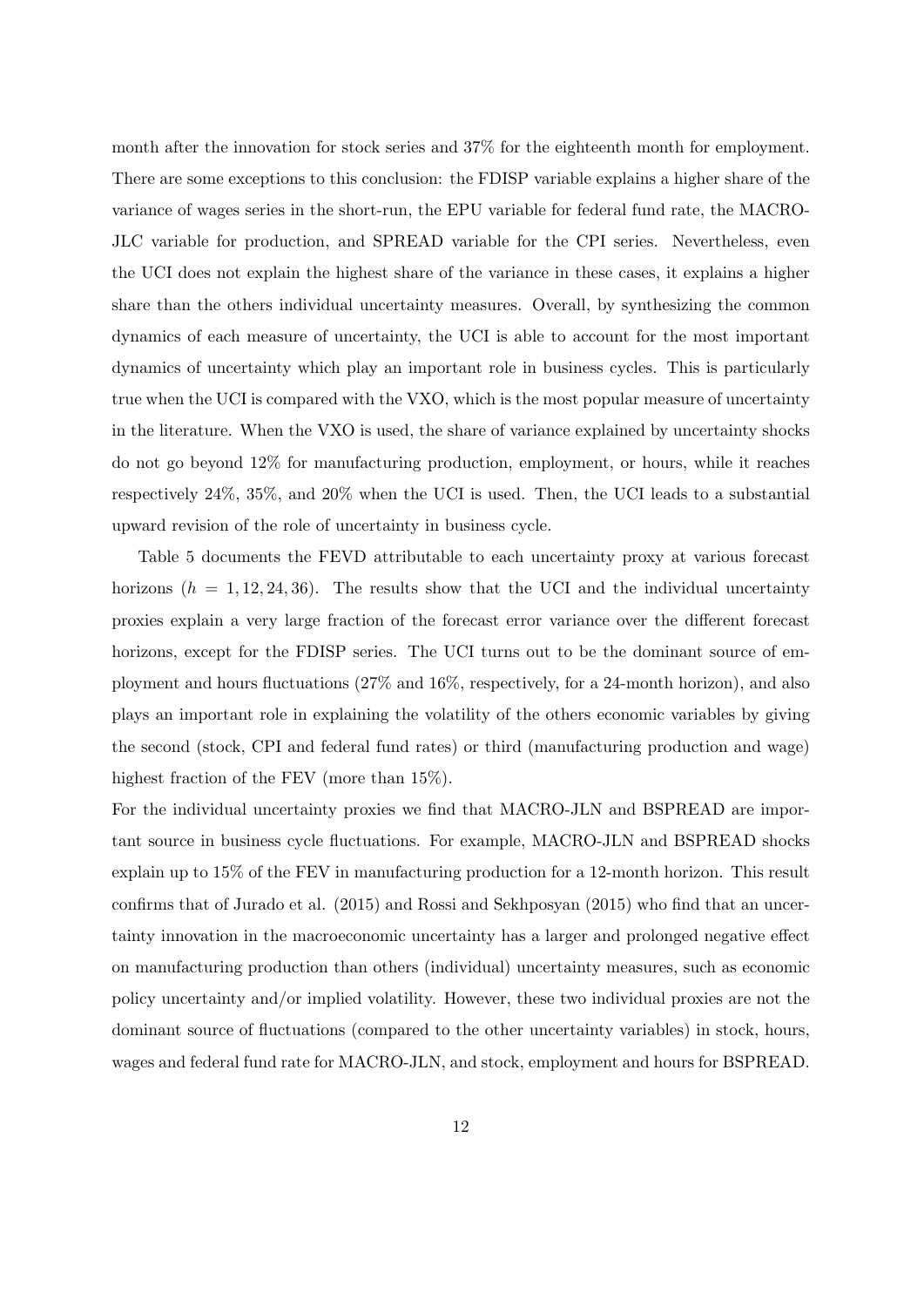#### 5.3 Robustness Checks

Inspecting the second and third factors. To confirm that the first common factor (UCI) well captures all the interesting information among the uncertainty measures when analyzing its consequences on economic activity we estimate the VAR-8 with the second and third common factors of DFM. Figure 5 shows that the reaction to shocks from factors 2 and 3 are not significant, whatever the economic variable. This result is confirmed by the associated FEVD (Figure 6) where the UCI gives to this phenomena the most important role in business cycles, with more than 20% of the forecast errors for the most of variables whereas the two others factors represent less than 2%, except for wages and federal fund rate.

Alternative specification for the VAR. As a robustness check to model specification we also estimate impulse responses from a VAR-8 model with the measure of uncertainty ordered second after the stock market level as in Bachmann et al. (2013). This choice of ordering implies that the uncertainty shock is identified as a shock that moves instantaneously all series. Figure 6 displays the IRFs and shows that the impulse responses of macroeconomic variables to the uncertainty shocks are quite similar to those obtained from the previous VAR-8 with the uncertainty ordered in last but they are less significant. Figure 7 displays the FEVD and Table 6 summarizes the FEVD at various forecast horizons. Overall, the FEVD are also quite similar to those under the previous VAR-8. We only find slight differences in the contribution in some cases which change the dominant source of fluctuation for some macroeconomic variables. For example, the UCI becomes the second source of employment fluctuations whereas it was the dominant source in the previous VAR-8. Nevertheless, we find that the UCI, MACRO-JLN and BSPREAD still play an important source in business cycle fluctuations.

Subsample analysis. To examine whether the effect of uncertainty on economic activity is different over the time we analyze the dynamic responses of economic activity variables to innovations in uncertainty on two subsamples, namely 1985-2000 and 2000-2015. The VAR-8 is estimated with 6 lags and the measure of uncertainty is ordered at the end. Figures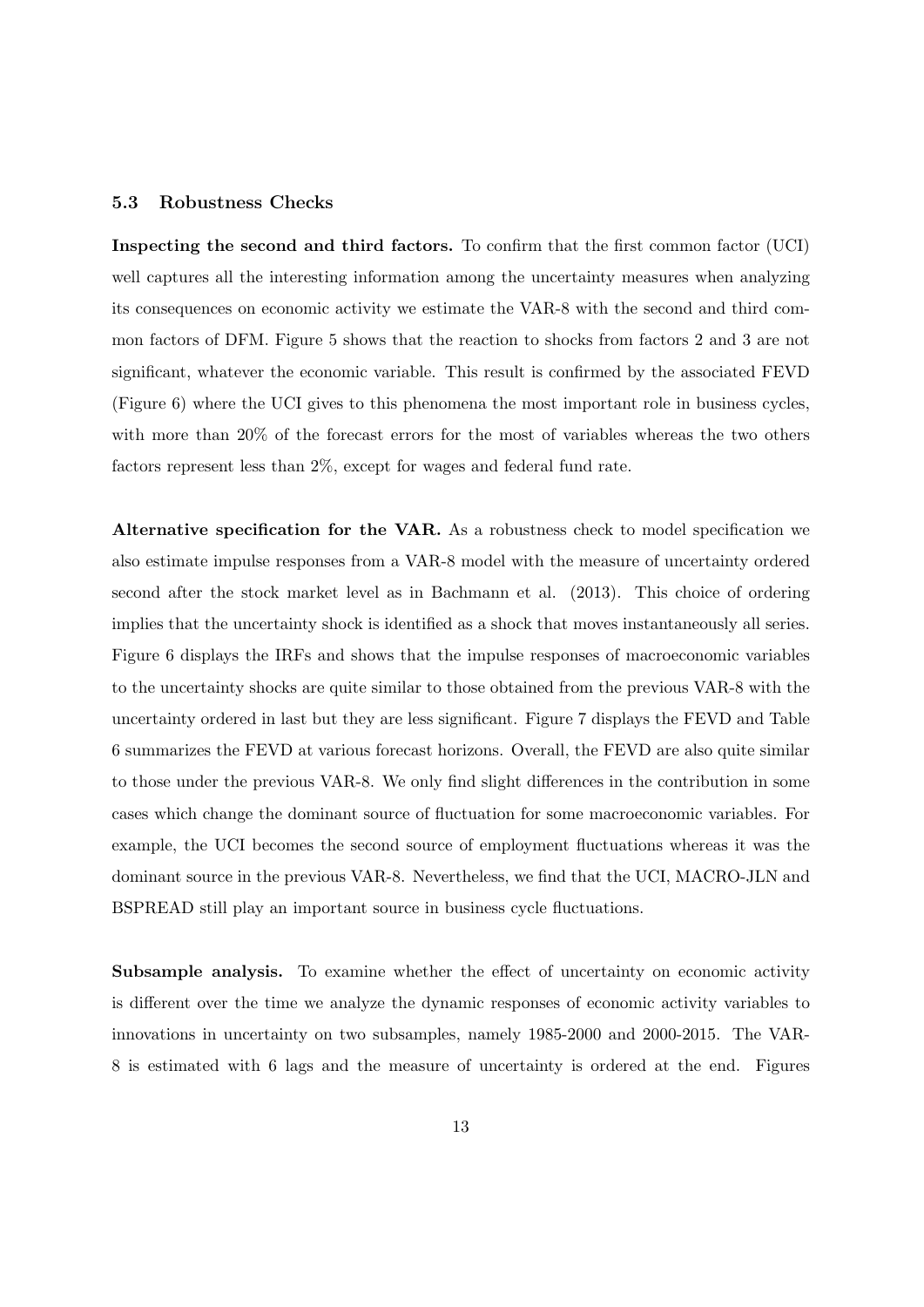8 and 9 present the IRFs for the two subsamples and show that the impulse responses of macroeconomic variables to the uncertainty shocks are stronger in the second subsample than in the first subsample, except for wages and federal fund rates. This result is confirmed by Tables 6 and 7 displaying the associated FEVD. For example, the UCI shocks explain around 15% of the FEV in stock, manufacturing production and employment for a 12-month horizon in the first subsample whereas they explain more than 30% in the second subsample. Finally, from the individual uncertainty proxies, EPU is the dominant source of fluctuations in most economic variables during the period 1985-2000 whereas the financial and macroeconomic uncertainties become the main source of fluctuations during the period 2000-2015.

#### 6 Conclusion

This paper proposed an uncertainty composite indicator (UCI) based on three distinct sources of uncertainty (namely financial, political, and macroeconomic) for the US economy on the period 1985-2015. For that, we used the dynamic factor model proposed by Doz et al. (2012) based on the quasi maximum likelihood method, summarizing efficiently six uncertainty proxies, namely two macroeconomic and financial uncertainty factors based on the unpredictability, a measure of (micro)economic uncertainty, the implied volatility index, the corporate bond spreads, and an index of economic policy uncertainty. We then compared the sensitivity of macroeconomic variables to the UCI and six individual standard proxies of uncertainty from VAR models as in Bachmann et al. (2013) and Jurado et al. (2015).

We showed that an increase in uncertainty leads first to a drop of all macroeconomic series, which are significantly different from zero, and then a positive rebound in real series (manufacturing production, employment, hours) which are however not significantly different from zero. The interest of our UCI is to synthesize these effects within one measure of uncertainty. Overall, the UCI was able to account for the most important dynamics of uncertainty which play an important role in business cycles. We found that the individual uncertainty proxies based macro unpredictability and corporate bond spread are also important source in explaining the volatility of the macroeconomic variables. However, these two individual proxies are not the dominant source of fluctuations (compared to the other uncertainty variables) in some cases. Therefore,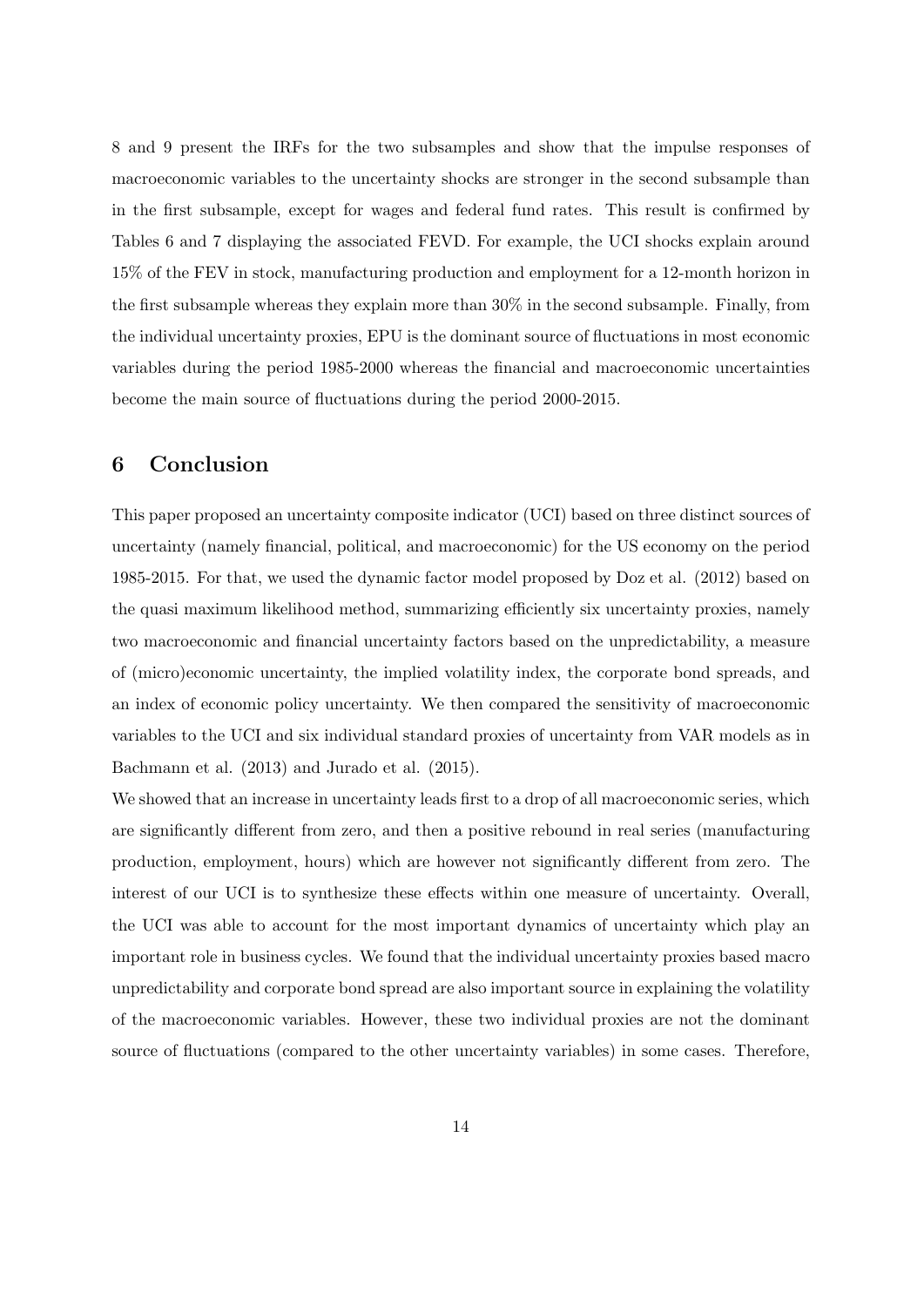these findings show the interest to use this uncertainty composite index in macroeconomic modelling.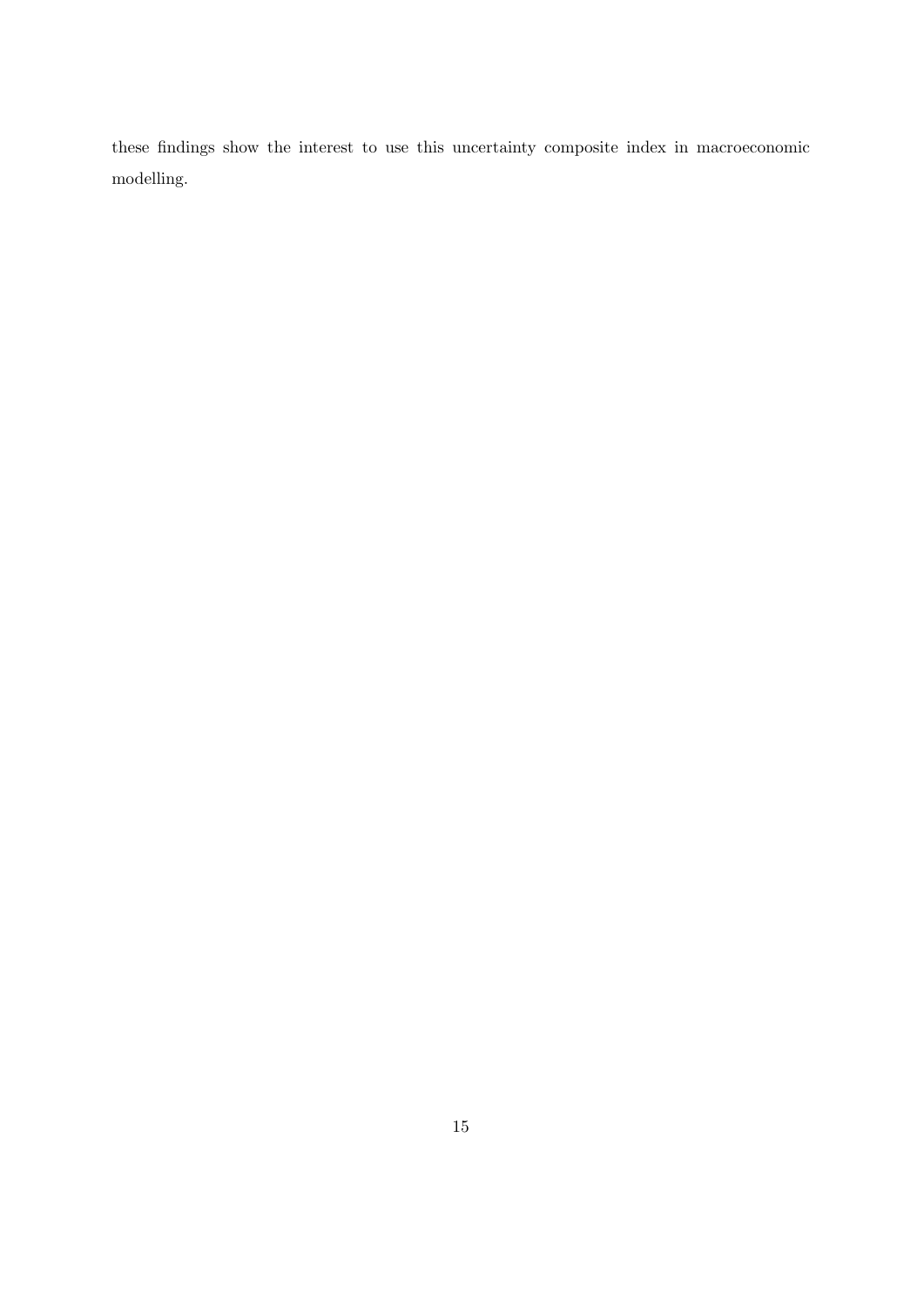Table 1: Some proxies of uncertainty.

| Studies or Sources        | Name          | Sample              | Type of uncertainty |
|---------------------------|---------------|---------------------|---------------------|
| CBOE                      | VXO           | 1985.01 - 2015.12   | Finance             |
| Baker et al. $(2016)$     | EPU           | 1985.01 - 2015.12   | Economic Policy     |
| Jurado et al. $(2015)$    | MACRO-JLC     | 1985.01 - 2015.12   | Macroeconomic       |
| Fed. Reserve Eco. Data    | <b>SPREAD</b> | $1985.01 - 2015.12$ | Finance             |
| Bachmann et al. (2013)    | <b>FDISP</b>  | 1985.01 - 2015.12   | Microeconomic       |
| Ludvigson et al. $(2015)$ | FIN-LMN       | 1985.01 - 2015.12   | Finance             |

Table 2: Correlation matrix between uncertainty variables.

|                | <b>VXO</b> | EPU  | MACRO-JLC | <b>BSPREAD</b> | <b>FDISP</b> | <b>FIN-LMN</b> |
|----------------|------------|------|-----------|----------------|--------------|----------------|
| <b>VXO</b>     | 1.00       | 0.50 | 0.59      | 0.61           | 0.21         | 0.84           |
| <b>EPU</b>     |            | 1.00 | 0.33      | 0.60           | 0.01         | 0.41           |
| MACRO-JLC      |            |      | 1.00      | 0.68           | 0.17         | 0.68           |
| <b>BSPREAD</b> |            |      |           | 1.00           | $-0.02$      | 0.63           |
| <b>FDISP</b>   |            |      |           |                | 1.00         | 0.17           |
| FIN-LMN        |            |      |           |                |              | 1.00           |
|                |            |      |           |                |              |                |
| $\rho(1)$      | 0.89       | 0.70 | 0.99      | 0.97           | 0.68         | 0.98           |

Table 3: Statistic descriptives for the uncertainty composite indicator.

|             | Mean $(\%)$ Std |      | Min                                 | Max  | <b>Skew</b> | Kur  | $\rho(1)$ |
|-------------|-----------------|------|-------------------------------------|------|-------------|------|-----------|
| UCI         | 0.001           | 1.87 | $-2.52$                             | 8.75 | 1.52        | 6.69 | 0.97      |
| Correlation | VXO-            |      | EPU MACRO-JLC BSPREAD FDISP FIN-LMN |      |             |      |           |
| UCI         | 0.83            | 0.66 | 0.80                                | 0.85 | 0.18        | 0.91 |           |

Notes: For the uncertainty composite indicator (UCI) we display the time-series average (Mean), standard deviation

(Std), skewness (Skew), kurtosis (Kur), and first-order autocorrelation  $(\rho(1)).$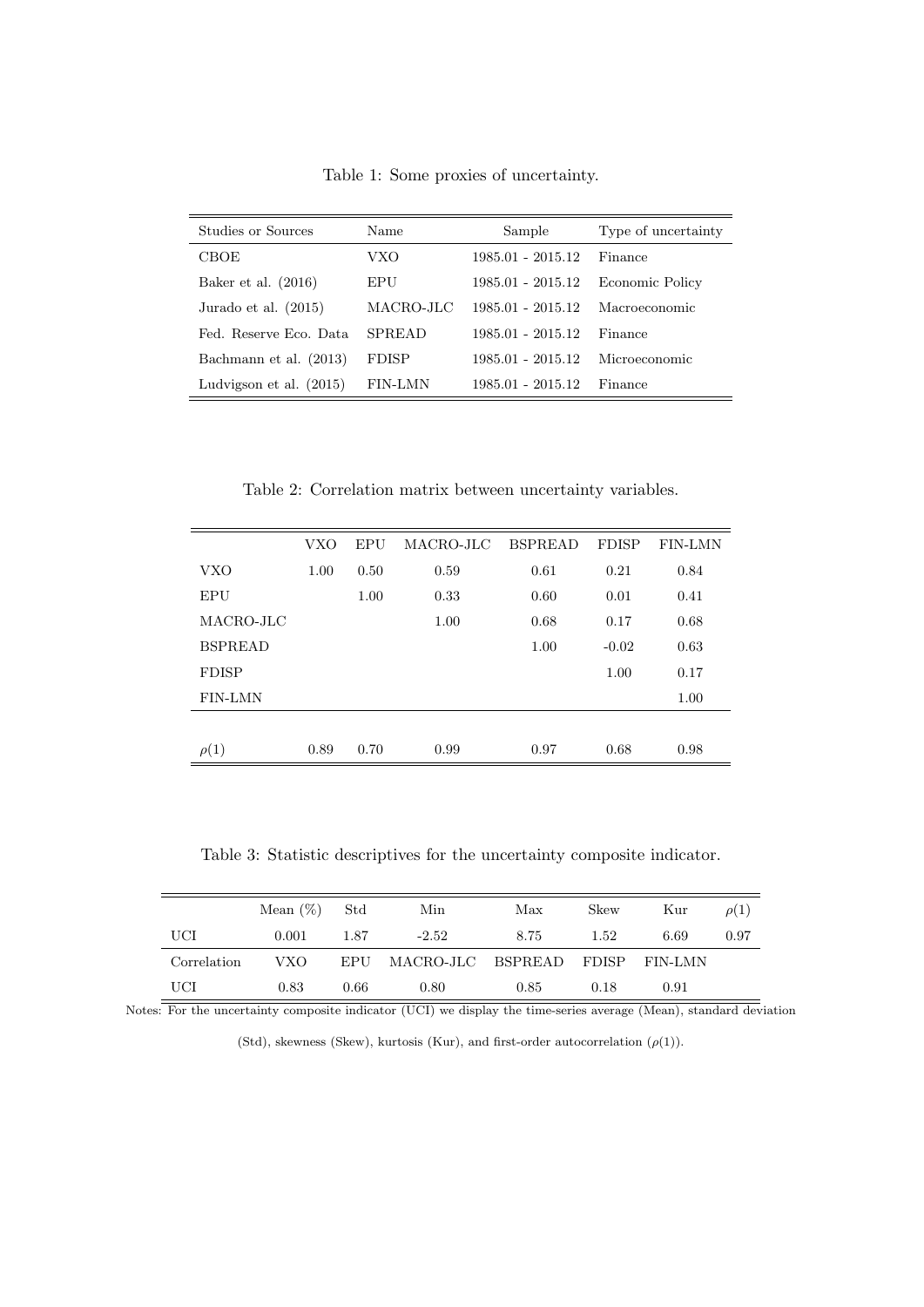|                | MP       | <b>EMP</b> | <b>HRS</b> | <b>CPI</b> | WAGE     | <b>STOCK</b> | FFR.     |
|----------------|----------|------------|------------|------------|----------|--------------|----------|
| VXO            | 0.043    | 0.048      | $-0.356$   | $-0.025$   | $-0.006$ | $-0.070$     | $-0.013$ |
| EPU            | 0.086    | $-0.308$   | $-0.168$   | 0.230      | 0.239    | 0.065        | $-0.358$ |
| MACRO-JLC      | 0.252    | $-0.301$   | $-0.562$   | 0.247      | 0.273    | 0.120        | $-0.168$ |
| <b>BSPREAD</b> | 0.319    | $-0.540$   | $-0.316$   | 0.455      | 0.483    | 0.289        | $-0.579$ |
| <b>FDISP</b>   | $-0.184$ | 0.258      | $-0.067$   | $-0.241$   | $-0.250$ | $-0.227$     | 0.401    |
| <b>FIN-LMN</b> | 0.103    | $-0.039$   | $-0.365$   | 0.056      | 0.079    | 0.058        | $-0.085$ |
|                |          |            |            |            |          |              |          |
| UCI            | 0.191    | $-0.268$   | $-0.420$   | 0.230      | $-0.030$ | 0.127        | $-0.279$ |
|                |          |            |            |            |          |              |          |

Table 4: Correlations between uncertainty variables and macroeconomic variables.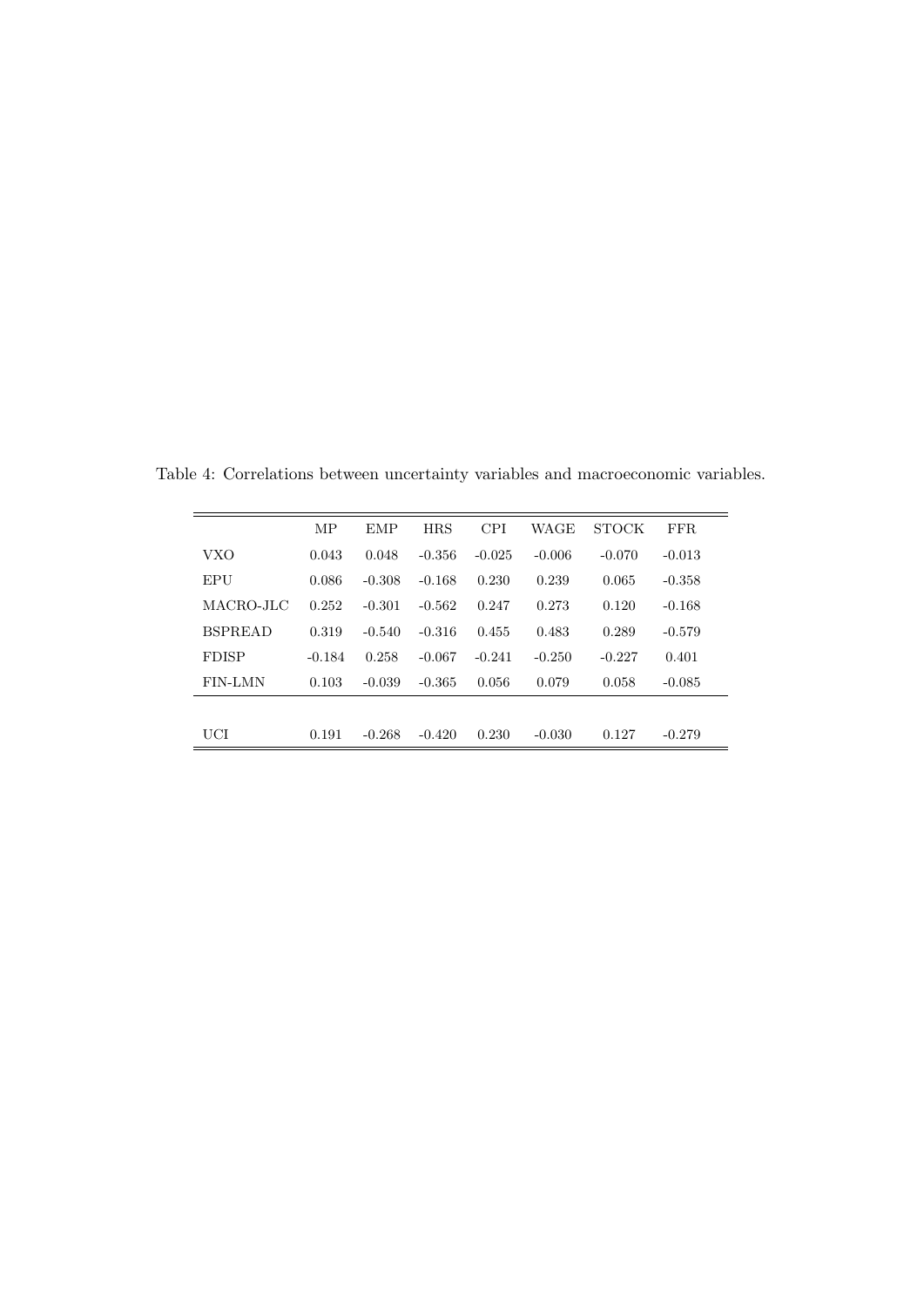|                 | <b>HORIZON</b> | <b>STOCK</b> | MP       | <b>EMP</b> | <b>HRS</b> | <b>CPI</b> | <b>WAGE</b> | <b>FFR</b> |
|-----------------|----------------|--------------|----------|------------|------------|------------|-------------|------------|
| <b>UCI</b>      | $1\,$          | 0.00         | $0.00\,$ | $0.00\,$   | $0.00\,$   | 0.00       | $0.00\,$    | 0.00       |
|                 | 12             | $0.21\,$     | $0.12\,$ | $0.22\,$   | $0.15\,$   | $0.10\,$   | $0.01\,$    | 0.13       |
|                 | $24\,$         | $0.19\,$     | $0.13\,$ | $0.27\,$   | $0.16\,$   | 0.14       | $0.02\,$    | $0.15\,$   |
|                 | 36             | $0.18\,$     | 0.11     | $0.25\,$   | $0.15\,$   | $0.13\,$   | $0.05\,$    | 0.14       |
| <b>FDISP</b>    | $\mathbf{1}$   | $0.00\,$     | $0.00\,$ | 0.00       | $0.00\,$   | 0.00       | $0.00\,$    | 0.00       |
|                 | 12             | $0.04\,$     | $0.00\,$ | $0.02\,$   | $0.01\,$   | $0.00\,$   | $0.02\,$    | 0.00       |
|                 | $24\,$         | 0.04         | $0.00\,$ | $\rm 0.02$ | $0.01\,$   | 0.00       | $0.02\,$    | $0.05\,$   |
|                 | 36             | $0.03\,$     | $0.01\,$ | $0.01\,$   | $0.02\,$   | $0.00\,$   | $0.02\,$    | $0.08\,$   |
| VX <sub>0</sub> | $\,1$          | $0.00\,$     | $0.00\,$ | $0.00\,$   | $0.00\,$   | $0.00\,$   | $0.00\,$    | 0.00       |
|                 | 12             | 0.10         | 0.02     | 0.07       | $0.03\,$   | $0.07\,$   | $0.01\,$    | 0.03       |
|                 | $24\,$         | $0.06\,$     | $0.01\,$ | 0.04       | $0.03\,$   | $0.06\,$   | $0.01\,$    | $0.02\,$   |
|                 | 36             | $0.04\,$     | $0.01\,$ | 0.03       | $0.03\,$   | $0.05\,$   | $0.01\,$    | $0.02\,$   |
| EPU             | $\mathbf{1}$   | $0.00\,$     | 0.00     | 0.00       | $0.00\,$   | $0.00\,$   | $0.00\,$    | 0.00       |
|                 | 12             | $0.02\,$     | $0.01\,$ | $0.02\,$   | $0.02\,$   | $0.03\,$   | $0.02\,$    | $0.10\,$   |
|                 | $24\,$         | $0.02\,$     | $0.01\,$ | 0.01       | $\rm 0.02$ | $0.03\,$   | 0.05        | 0.15       |
|                 | $36\,$         | $0.02\,$     | $0.01\,$ | $0.01\,$   | $0.02\,$   | $0.03\,$   | $0.08\,$    | 0.14       |
| MACRO-JLC       | $\,1\,$        | $0.00\,$     | 0.00     | 0.00       | $0.00\,$   | $0.00\,$   | $0.00\,$    | 0.00       |
|                 | 12             | $0.11\,$     | $0.16\,$ | $0.18\,$   | $0.11\,$   | 0.22       | $0.01\,$    | $0.02\,$   |
|                 | $24\,$         | $0.08\,$     | $0.13\,$ | $0.21\,$   | $0.12\,$   | $0.25\,$   | $0.02\,$    | $0.02\,$   |
|                 | 36             | $0.08\,$     | 0.11     | $0.20\,$   | $0.11\,$   | $0.22\,$   | $0.04\,$    | $0.01\,$   |
| <b>BSPREAD</b>  | $\,1\,$        | $0.00\,$     | $0.00\,$ | $0.00\,$   | $0.00\,$   | $0.00\,$   | $0.00\,$    | 0.00       |
|                 | 12             | $0.03\,$     | 0.15     | $0.12\,$   | $0.10\,$   | $0.05\,$   | $0.02\,$    | $0.16\,$   |
|                 | $24\,$         | $0.06\,$     | $0.19\,$ | 0.18       | $0.10\,$   | $0.09\,$   | $0.03\,$    | 0.22       |
|                 | 36             | $0.06\,$     | $0.16\,$ | $0.15\,$   | $0.12\,$   | $0.12\,$   | $0.07\,$    | 0.20       |
| FIN-LMN         | $\mathbf{1}$   | $0.00\,$     | $0.00\,$ | 0.00       | $0.00\,$   | 0.00       | $0.00\,$    | 0.00       |
|                 | 12             | $0.24\,$     | $0.06\,$ | $0.15\,$   | $0.11\,$   | $0.07\,$   | $0.00\,$    | $0.07\,$   |
|                 | $24\,$         | $0.19\,$     | $0.08\,$ | $0.21\,$   | $0.14\,$   | $0.10\,$   | $0.00\,$    | $0.08\,$   |
|                 | 36             | 0.17         | $0.07\,$ | 0.20       | $0.13\,$   | $0.09\,$   | $0.02\,$    | $0.07\,$   |

Table 5: Forecast Error Variance Decomposition: UCI vs univariate measures with uncertainty series in last position in the VAR-8 model. This table presents the contribution of the respective uncertainty shocks (UCI, FDISP, EPU, VXO, BSPREAD, MACRO-JLN, FIN-LMN) to the forecast error variance of variables at different forecast horizons. For the series, "stock" refers to the S&P500, "mp" to the manufacturing production, "emp" to employment, "hrs" to hours worked, "cpi" to the consumers price index, "wage" to the nominal wage, and "ffr" to the federal funds rate.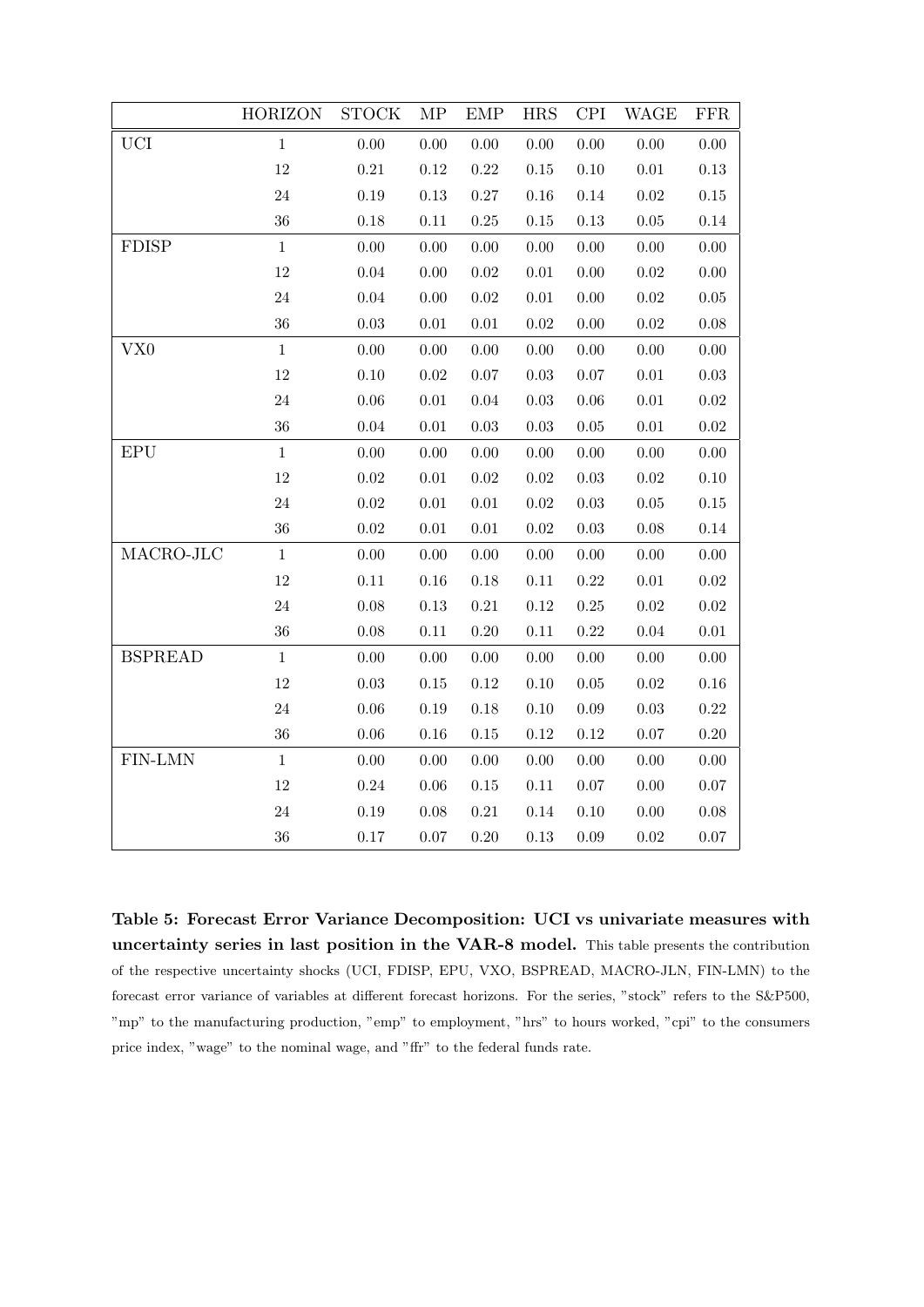|                 | <b>HORIZON</b> | <b>STOCK</b> | $\ensuremath{\mathrm{MP}}$ | ${\rm EMP}$ | <b>HRS</b> | <b>CPI</b> | WAGE       | ffr        |
|-----------------|----------------|--------------|----------------------------|-------------|------------|------------|------------|------------|
| <b>UCI</b>      | $\mathbf{1}$   | 0.00         | $0.01\,$                   | 0.00        | $0.00\,$   | 0.00       | $0.00\,$   | 0.00       |
|                 | $12\,$         | 0.23         | $0.17\,$                   | $0.26\,$    | 0.18       | 0.09       | $0.01\,$   | $0.15\,$   |
|                 | 24             | 0.22         | 0.19                       | $\rm 0.33$  | $0.19\,$   | 0.13       | $\rm 0.02$ | $0.18\,$   |
|                 | 36             | $0.21\,$     | 0.17                       | $\rm 0.31$  | 0.18       | 0.12       | $0.06\,$   | $0.17\,$   |
| <b>FDISP</b>    | $\mathbf{1}$   | 0.00         | $0.00\,$                   | $0.00\,$    | $0.00\,$   | 0.00       | $\rm 0.02$ | 0.00       |
|                 | $12\,$         | $0.05\,$     | 0.01                       | $\rm 0.02$  | $\rm 0.02$ | $0.01\,$   | $0.07\,$   | $0.00\,$   |
|                 | $24\,$         | $0.05\,$     | $0.01\,$                   | $0.03\,$    | $\rm 0.02$ | $0.00\,$   | $0.07\,$   | $0.03\,$   |
|                 | 36             | 0.04         | 0.02                       | 0.02        | 0.03       | 0.00       | 0.06       | 0.05       |
| VX <sub>0</sub> | $\mathbf{1}$   | 0.00         | $0.01\,$                   | $0.00\,$    | $0.00\,$   | 0.00       | $0.00\,$   | $\rm 0.02$ |
|                 | $12\,$         | 0.08         | $0.01\,$                   | $0.05\,$    | $\rm 0.02$ | 0.09       | $0.01\,$   | $0.05\,$   |
|                 | $24\,$         | $0.05\,$     | 0.01                       | $0.03\,$    | $\rm 0.02$ | 0.09       | $0.01\,$   | $0.04\,$   |
|                 | 36             | $0.04\,$     | $0.02\,$                   | $0.02\,$    | $\rm 0.02$ | 0.08       | $0.01\,$   | $0.04\,$   |
| <b>EPU</b>      | 1              | 0.00         | 0.00                       | $0.00\,$    | $0.00\,$   | $\rm 0.01$ | 0.00       | 0.00       |
|                 | $12\,$         | $\rm 0.02$   | 0.01                       | $\rm 0.02$  | $\rm 0.02$ | 0.02       | $\rm 0.03$ | $0.15\,$   |
|                 | $24\,$         | $0.02\,$     | $0.01\,$                   | $0.01\,$    | $\rm 0.02$ | 0.02       | $0.06\,$   | $0.20\,$   |
|                 | 36             | 0.02         | $0.01\,$                   | $0.01\,$    | $\rm 0.02$ | 0.02       | 0.09       | 0.17       |
| MACRO-JLC       | $\mathbf{1}$   | $0.00\,$     | 0.05                       | $\rm 0.03$  | 0.01       | 0.02       | 0.02       | 0.00       |
|                 | $12\,$         | $0.13\,$     | $0.31\,$                   | $\rm 0.32$  | $0.18\,$   | 0.20       | $0.03\,$   | $0.08\,$   |
|                 | $24\,$         | 0.13         | 0.28                       | 0.35        | 0.17       | 0.23       | 0.04       | 0.08       |
|                 | 36             | 0.14         | 0.24                       | 0.33        | $0.16\,$   | 0.21       | $0.08\,$   | $0.07\,$   |
| <b>BSPREAD</b>  | $\mathbf{1}$   | 0.00         | 0.00                       | $0.00\,$    | $0.00\,$   | 0.04       | 0.00       | $\rm 0.03$ |
|                 | 12             | $\rm 0.02$   | $0.16\,$                   | $0.16\,$    | 0.11       | $0.16\,$   | $0.01\,$   | $0.25\,$   |
|                 | $24\,$         | 0.04         | $0.15\,$                   | $0.17\,$    | $0.10\,$   | 0.22       | $0.04\,$   | $0.29\,$   |
|                 | 36             | 0.04         | 0.13                       | $0.14\,$    | 0.11       | $0.25\,$   | $0.10\,$   | 0.26       |
| FIN-LMN         | $\mathbf{1}$   | $0.00\,$     | 0.01                       | $0.01\,$    | $0.00\,$   | $\rm 0.01$ | $0.01\,$   | $\rm 0.02$ |
|                 | $12\,$         | $0.26\,$     | $0.08\,$                   | $0.20\,$    | $0.13\,$   | $0.05\,$   | $0.01\,$   | $0.04\,$   |
|                 | $24\,$         | $\rm 0.21$   | 0.10                       | $0.25\,$    | $0.14\,$   | 0.06       | $0.01\,$   | $0.05\,$   |
|                 | 36             | $\rm 0.21$   | 0.09                       | $0.25\,$    | $\rm 0.13$ | 0.05       | 0.02       | $0.05\,$   |

Table 6: Forecast Error Variance Decomposition: UCI vs univariate measures with uncertainty series in second position in the VAR-8 model. This table presents the contribution of the respective uncertainty shocks (UCI, FDISP, EPU, VXO, BSPREAD, MACRO-JLN, FIN-LMN) to the forecast error variance of variables at different forecast horizons. For the series, "stock" refers to the S&P500, "mp" to the manufacturing production, "emp" to employment, "hrs" to hours worked, "cpi" to the consumers price index, "wage" to the nominal wage, and "ffr" to the federal funds rate.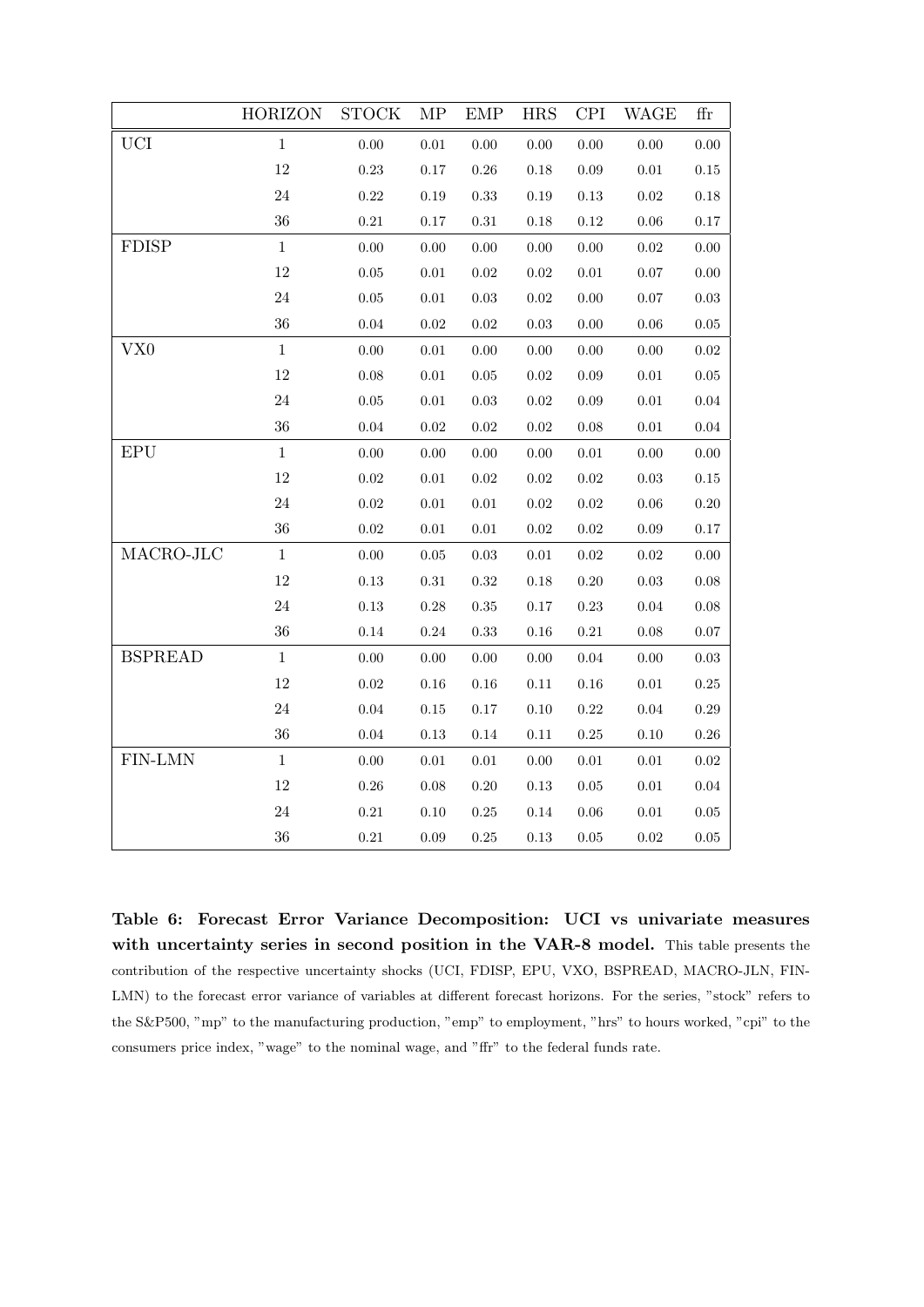|                | <b>HORIZON</b> | <b>STOCK</b> | MP         | <b>EMP</b> | <b>HRS</b> | <b>CPI</b> | WAGE       | ${\rm FFR}$ |
|----------------|----------------|--------------|------------|------------|------------|------------|------------|-------------|
| <b>UCI</b>     | 1.00           | $0.00\,$     | $0.00\,$   | 0.00       | $0.00\,$   | $0.00\,$   | 0.00       | 0.00        |
|                | 12.00          | 0.16         | $0.12\,$   | $0.17\,$   | 0.05       | 0.12       | 0.11       | 0.20        |
|                | 24.00          | $0.12\,$     | $0.12\,$   | $0.17\,$   | $0.06\,$   | $0.15\,$   | $0.17\,$   | $0.15\,$    |
|                | 36.00          | $0.09\,$     | $0.08\,$   | 0.14       | $0.09\,$   | 0.18       | $0.24\,$   | $0.15\,$    |
| <b>FDISP</b>   | 1.00           | $0.00\,$     | $0.00\,$   | 0.00       | $0.00\,$   | 0.00       | 0.00       | 0.00        |
|                | $12.00\,$      | $0.02\,$     | $0.01\,$   | $0.01\,$   | $0.02\,$   | $0.05\,$   | $0.06\,$   | $0.01\,$    |
|                | 24.00          | 0.04         | $0.01\,$   | $\rm 0.03$ | $\rm 0.04$ | $\rm 0.03$ | 0.08       | 0.02        |
|                | 36.00          | $0.04\,$     | $0.00\,$   | $0.04\,$   | $0.04\,$   | $\rm 0.02$ | $0.05\,$   | $0.05\,$    |
| VX0            | 1.00           | 0.00         | 0.00       | 0.00       | 0.00       | 0.00       | 0.00       | 0.00        |
|                | $12.00\,$      | $0.25\,$     | $0.01\,$   | $0.01\,$   | $\rm 0.02$ | $0.11\,$   | $0.04\,$   | 0.06        |
|                | $24.00\,$      | $0.18\,$     | $0.01\,$   | $0.01\,$   | $\rm 0.03$ | $0.13\,$   | 0.10       | $\rm 0.03$  |
|                | 36.00          | $0.13\,$     | $\rm 0.01$ | $\rm 0.02$ | $\rm 0.03$ | $0.12\,$   | $0.13\,$   | 0.02        |
| EPU            | $1.00\,$       | $0.00\,$     | $0.00\,$   | $0.00\,$   | $0.00\,$   | $0.00\,$   | $0.00\,$   | $0.00\,$    |
|                | 12.00          | $0.05\,$     | $0.17\,$   | $0.23\,$   | 0.08       | $0.12\,$   | $0.21\,$   | 0.33        |
|                | $24.00\,$      | $0.06\,$     | $0.16\,$   | $0.24\,$   | $0.08\,$   | $0.11\,$   | $0.24\,$   | $0.28\,$    |
|                | 36.00          | $0.06\,$     | 0.10       | $0.20\,$   | $0.12\,$   | $0.11\,$   | $0.27\,$   | 0.25        |
| MACRO-JLC      | 1.00           | $0.00\,$     | $0.00\,$   | $0.00\,$   | $0.00\,$   | $0.00\,$   | $0.00\,$   | $0.00\,$    |
|                | $12.00\,$      | $\rm 0.03$   | $0.07\,$   | 0.12       | $\rm 0.05$ | $\rm 0.02$ | $0.03\,$   | 0.04        |
|                | 24.00          | $\rm 0.03$   | $0.06\,$   | $0.15\,$   | $\rm 0.05$ | $\rm 0.02$ | 0.03       | 0.12        |
|                | $36.00\,$      | $0.02\,$     | $0.04\,$   | $0.13\,$   | $0.07\,$   | $0.03\,$   | $0.04\,$   | 0.13        |
| <b>BSPREAD</b> | $1.00\,$       | 0.00         | $0.00\,$   | $0.00\,$   | 0.00       | 0.00       | 0.00       | $0.00\,$    |
|                | 12.00          | $0.05\,$     | $0.11\,$   | $0.24\,$   | $0.08\,$   | $0.05\,$   | $\rm 0.02$ | $0.28\,$    |
|                | 24.00          | $\rm 0.04$   | $0.06\,$   | 0.19       | 0.09       | $0.04\,$   | $0.02\,$   | 0.23        |
|                | 36.00          | $0.03\,$     | $0.06\,$   | $0.16\,$   | $0.13\,$   | $0.05\,$   | $0.04\,$   | $\rm 0.21$  |
| FIN-LMN        | $1.00\,$       | $0.00\,$     | $0.00\,$   | 0.00       | $0.00\,$   | $0.00\,$   | 0.00       | 0.00        |
|                | 12.00          | $0.22\,$     | $\rm 0.03$ | 0.04       | $\rm 0.02$ | $0.11\,$   | $0.06\,$   | 0.06        |
|                | 24.00          | $0.17\,$     | $0.04\,$   | $0.04\,$   | $0.02\,$   | $0.13\,$   | 0.11       | 0.04        |
|                | 36.00          | 0.12         | 0.03       | 0.04       | 0.03       | 0.16       | 0.16       | 0.04        |

Table 7: Forecast Error Variance Decomposition: Subsample 1985-2000 with uncertainty series in last position in the VAR-8 model. This table presents the contribution of the respective uncertainty shocks (UCI, FDISP, EPU, VXO, BSPREAD, MACRO-JLN, FIN-LMN) to the forecast error variance of variables at different forecast horizons. For the series, "stock" refers to the S&P500, "mp" to the manufacturing production, "emp" to employment, "hrs" to hours worked, "cpi" to the consumers price index, "wage" to the nominal wage, and "ffr" to the federal funds rate.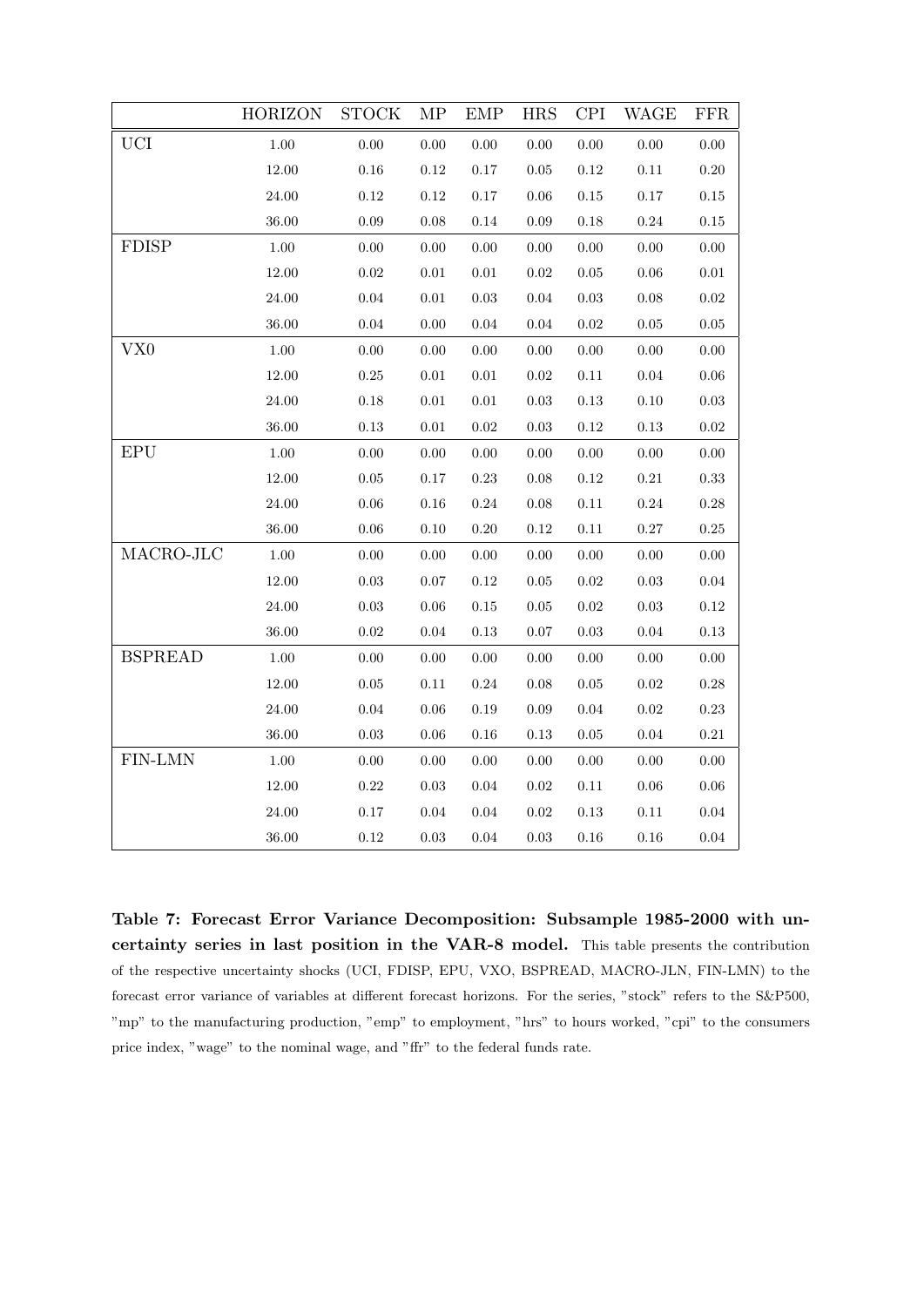|                | <b>HORIZON</b> | <b>STOCK</b> | MP         | EMP        | <b>HRS</b> | <b>CPI</b> | WAGE       | FFR        |
|----------------|----------------|--------------|------------|------------|------------|------------|------------|------------|
| <b>UCI</b>     | $1.00\,$       | 0.00         | 0.00       | 0.00       | $0.00\,$   | 0.00       | 0.00       | 0.00       |
|                | $12.00\,$      | 0.44         | $0.36\,$   | $\rm 0.33$ | $\rm 0.36$ | $0.10\,$   | $\rm 0.02$ | 0.12       |
|                | 24.00          | $0.45\,$     | $0.41\,$   | 0.47       | $\rm 0.39$ | 0.14       | $\rm 0.01$ | 0.13       |
|                | 36.00          | $0.42\,$     | $0.37\,$   | $0.46\,$   | $0.37\,$   | $0.13\,$   | $0.02\,$   | 0.13       |
| ${\rm FDISP}$  | 1.00           | 0.00         | 0.00       | 0.00       | 0.00       | 0.00       | 0.00       | 0.00       |
|                | $12.00\,$      | $0.02\,$     | $0.00\,$   | $0.00\,$   | $0.02\,$   | $0.00\,$   | $0.00\,$   | 0.00       |
|                | 24.00          | 0.02         | 0.00       | 0.00       | 0.01       | 0.00       | 0.00       | $0.01\,$   |
|                | 36.00          | $0.02\,$     | $0.00\,$   | $0.00\,$   | $0.01\,$   | $0.00\,$   | $0.00\,$   | $0.01\,$   |
| VX0            | $1.00\,$       | $0.00\,$     | $0.00\,$   | $0.00\,$   | $0.00\,$   | $0.00\,$   | 0.00       | 0.00       |
|                | 12.00          | 0.19         | $0.16\,$   | 0.14       | 0.13       | 0.07       | 0.01       | 0.06       |
|                | $24.00\,$      | $0.18\,$     | $0.18\,$   | $0.18\,$   | $0.13\,$   | $0.07\,$   | $0.00\,$   | 0.09       |
|                | 36.00          | 0.16         | $0.16\,$   | 0.18       | $0.13\,$   | $0.07\,$   | 0.01       | 0.09       |
| <b>EPU</b>     | $1.00\,$       | $0.00\,$     | $0.00\,$   | $0.00\,$   | $0.00\,$   | $0.00\,$   | $0.00\,$   | $0.00\,$   |
|                | 12.00          | $\rm 0.02$   | $0.01\,$   | $0.01\,$   | $\rm 0.04$ | $\rm 0.03$ | $0.01\,$   | 0.02       |
|                | $24.00\,$      | $0.02\,$     | $0.01\,$   | $0.02\,$   | $0.04\,$   | $0.02\,$   | $0.01\,$   | $0.01\,$   |
|                | 36.00          | $0.02\,$     | $0.01\,$   | $0.02\,$   | $0.04\,$   | $0.01\,$   | $0.01\,$   | $0.01\,$   |
| MACRO-JLC      | $1.00\,$       | 0.00         | 0.00       | 0.00       | 0.00       | 0.00       | 0.00       | 0.00       |
|                | $12.00\,$      | $0.17\,$     | $0.17\,$   | $0.18\,$   | $\rm 0.31$ | $0.24\,$   | $0.01\,$   | 0.02       |
|                | 24.00          | $0.16\,$     | $0.11\,$   | 0.19       | $0.27\,$   | $0.20\,$   | $\rm 0.01$ | $0.01\,$   |
|                | 36.00          | $0.15\,$     | $0.10\,$   | $0.19\,$   | $0.23\,$   | $0.14\,$   | $0.01\,$   | $0.01\,$   |
| <b>BSPREAD</b> | $1.00\,$       | $0.00\,$     | $0.00\,$   | $0.00\,$   | $0.00\,$   | $0.00\,$   | 0.00       | 0.00       |
|                | $12.00\,$      | $0.10\,$     | $0.22\,$   | $0.06\,$   | $0.07\,$   | $0.04\,$   | $0.00\,$   | $\rm 0.03$ |
|                | $24.00\,$      | $0.13\,$     | $0.37\,$   | $0.20\,$   | $0.10\,$   | $0.07\,$   | $0.01\,$   | $0.09\,$   |
|                | 36.00          | 0.11         | $\rm 0.32$ | $0.20\,$   | $0.10\,$   | $0.10\,$   | 0.02       | 0.12       |
| FIN-LMN        | $1.00\,$       | $0.00\,$     | $0.00\,$   | $0.00\,$   | $0.00\,$   | $0.00\,$   | $0.00\,$   | 0.00       |
|                | $12.00\,$      | $0.46\,$     | $0.20\,$   | $\rm 0.32$ | $0.31\,$   | $0.09\,$   | $0.01\,$   | $0.05\,$   |
|                | $24.00\,$      | $0.45\,$     | $\rm 0.22$ | $0.43\,$   | $0.30\,$   | $0.12\,$   | $0.01\,$   | $0.06\,$   |
|                | 36.00          | $0.43\,$     | $0.20\,$   | $0.40\,$   | $0.26\,$   | $0.11\,$   | $0.01\,$   | 0.06       |

Table 8: Forecast Error Variance Decomposition: Subsample 2000-2015 with uncertainty series in last position in the VAR-8 model. This table presents the contribution of the respective uncertainty shocks (UCI, FDISP, EPU, VXO, BSPREAD, MACRO-JLN, FIN-LMN) to the forecast error variance of variables at different forecast horizons. For the series, "stock" refers to the S&P500, "mp" to the manufacturing production, "emp" to employment, "hrs" to hours worked, "cpi" to the consumers price index, "wage" to the nominal wage, and "ffr" to the federal funds rate.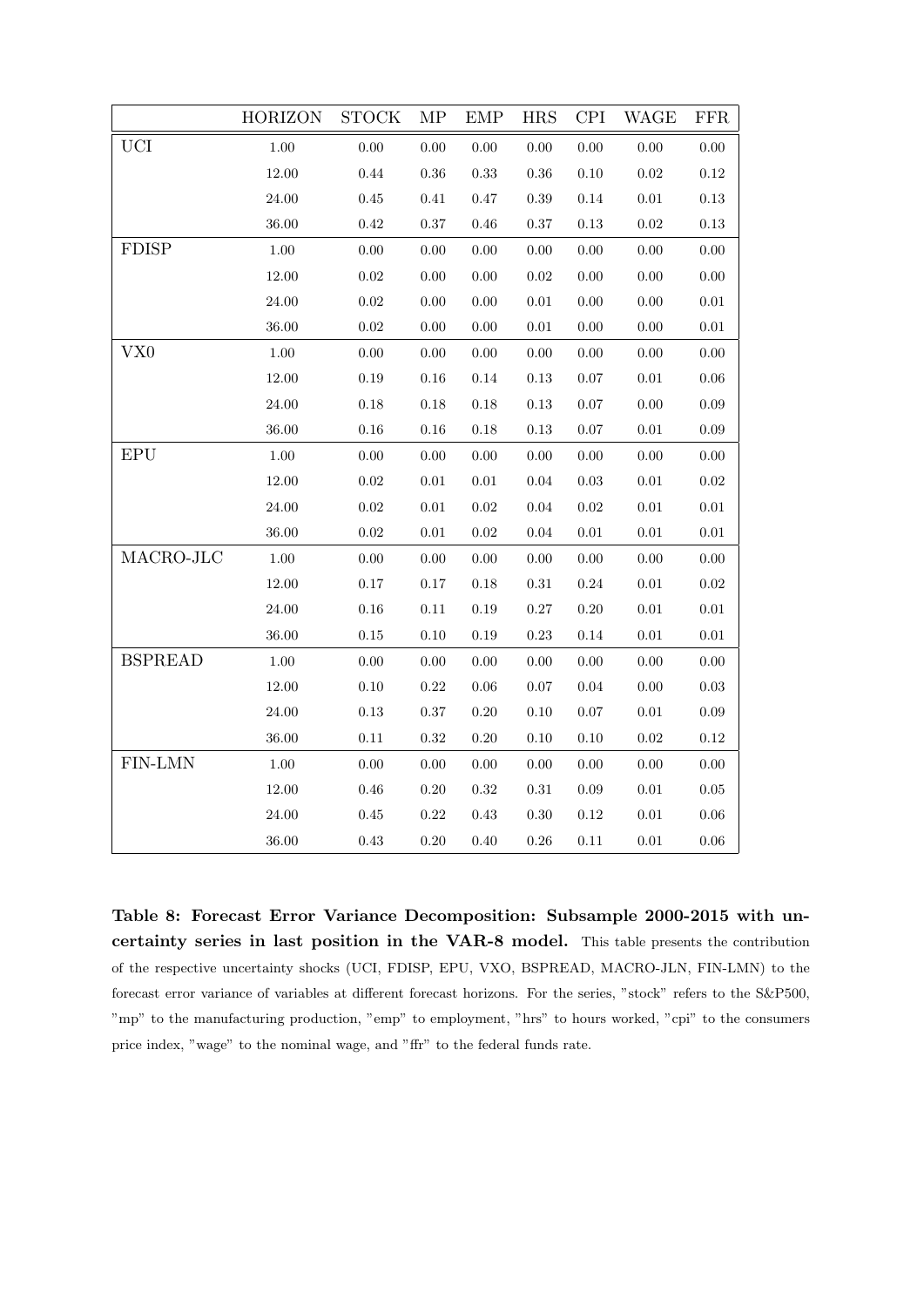

Figure 1: Various proxies of uncertainty.

Notes: MACRO-JLC denotes the macro uncertainty factor developed by Jurado et al. (2015); VXO the CBOE volatility index; BSPREAD the corporate bond spreads; EPU the index of economic policy uncertainty proposed by Baker et al. (2016); FDISP the forecast disagreement index proposed by Bachmann et al. (2013); and FIN-LMN the financial uncertainty measure proposed by Ludvigson et al. (2015). The data are monthly and span the period 1985:01-2015:12.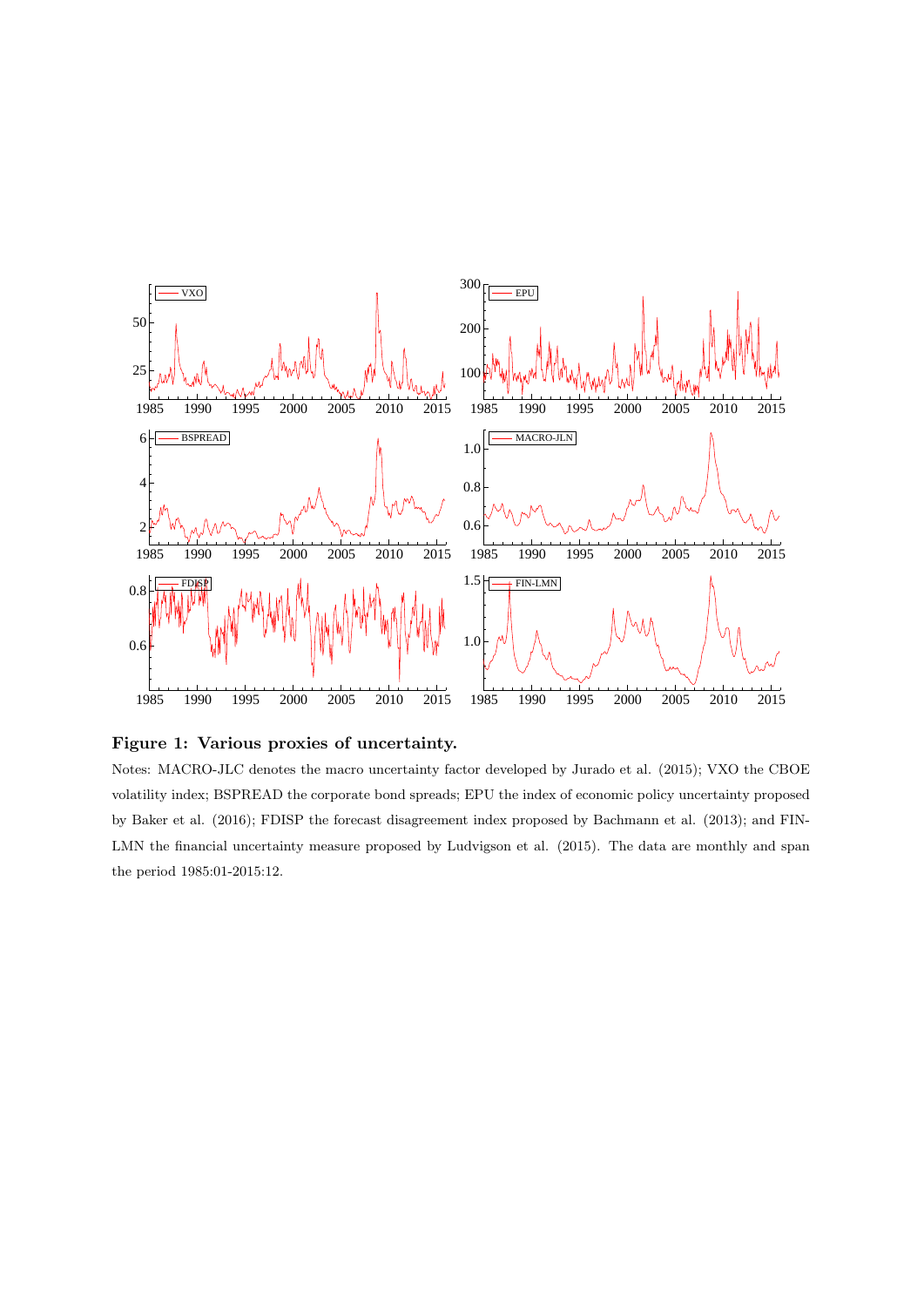

Figure 2: Composite Uncertainty Indicator.

Notes: Shaded regions are NBER recession dates. The data are monthly and span the period 1985:01-2015:12.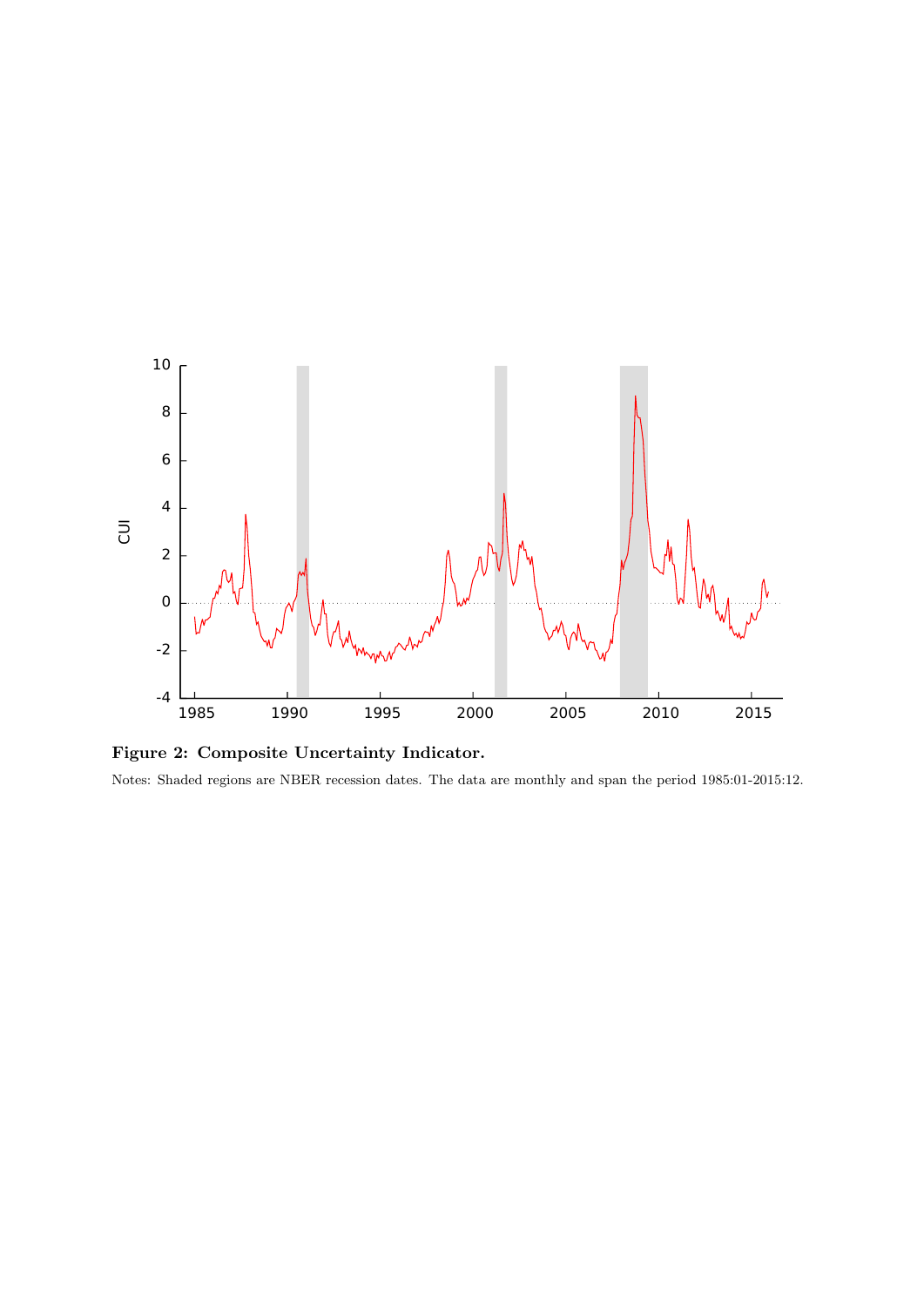

![](_page_23_Figure_1.jpeg)

For all panels, the solid red lines show the IRF to a shock to the uncertainty composite indicator with its 95% confidence interval represented by the grey area. The The dashed-dotted black lines are for a shock to VXO (for the panels of the first row), to FIN-LMN (for those of the second row), and to BSPREAD (for those of the third row). For the series, "stock" refers to the S&P500, "mp" to the manufacturing production, "emp" to employment, "hrs" to hours worked, "cpi" to the consumers price index, "wage" to the nominal wage, and "fir" to the federal funds rate. See Bachmann (2013) for a full description of the source of series and Table For all panels, the solid red lines show the IRF to a shock to the uncertainty composite indicator with its 95% confidence interval represented by the grey area. The dashed blue lines are for a shock to FDISP (for the panels of the first row), to MACRO-JLC (for those of the second row), and to EPU (for those of the third row). The dashed-dotted black lines are for a shock to VXO (for the panels of the first row), to FIN-LMN (for those of the second row), and to BSPREAD (for those of the third row). For the series, "stock" refers to the S&P500, "mp" to the manufacturing production, "emp" to employment, "hrs" to hours worked, "cpi" to the consumers price index, "wage" to the nominal wage, and "ffr" to the federal funds rate. See Bachmann (2013) for a full description of the source of series and Table dashed blue lines are for a shock to FDISP (for the panels of the first row), to MACRO-JLC (for those of the second row), and to EPU (for those of the third row). 6 for the definition of uncertainty variables. 6 for the definition of uncertainty variables.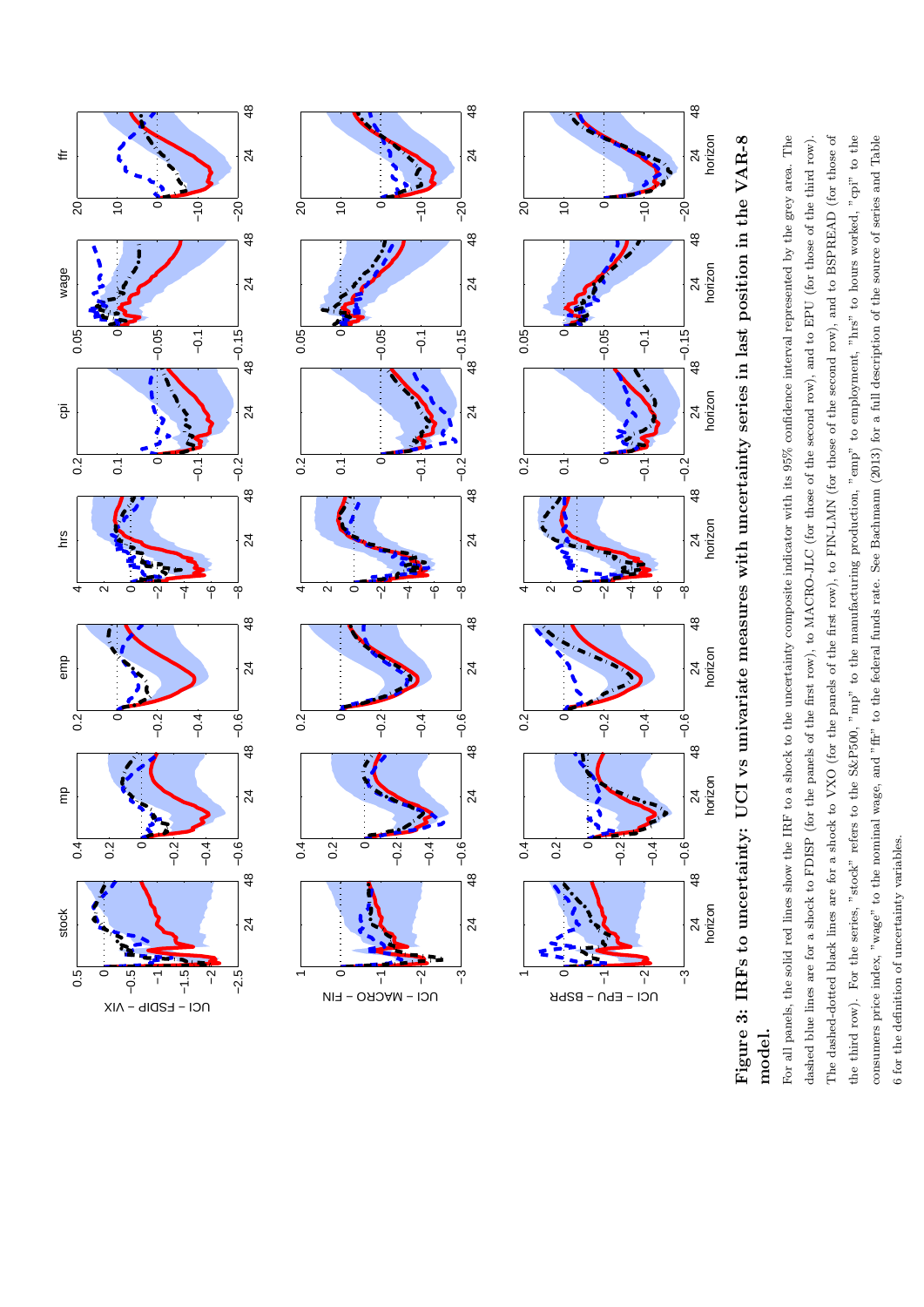![](_page_24_Figure_0.jpeg)

Figure 4: Forecast Error Variance decomposition: UCI vs univariate measures with uncertainty series in last Figure 4: Forecast Error Variance decomposition: UCI vs univariate measures with uncertainty series in last position in the VAR-8 model. position in the VAR-8 model.

For all panels, the solid red lines show the IRF to a shock to the uncertainty composite indicator with its  $95\%$  confidence interval represented by the grey area. The The dashed-dotted black lines are for a shock to VXO (for the panels of the first row), to FIN-LMN (for those of the second row), and to BSPREAD (for those of the third row). For the series, "stock" refers to the S&P500, "mp" to the manufacturing production, "emp" to employment, "hrs" to hours worked, "cpi" to the consumers price index, "wage" to the nominal wage, and "fir" to the federal funds rate. See Bachmann (2013) for a full description of the source of series and Table For all panels, the solid red lines show the IRF to a shock to the uncertainty composite indicator with its 95% confidence interval represented by the grey area. The dashed blue lines are for a shock to FDISP (for the panels of the first row), to MACRO-JLC (for those of the second row), and to EPU (for those of the third row). The dashed-dotted black lines are for a shock to VXO (for the panels of the first row), to FIN-LMN (for those of the second row), and to BSPREAD (for those of the third row). For the series, "stock" refers to the S&P500, "mp" to the manufacturing production, "emp" to employment, "hrs" to hours worked, "cpi" to the consumers price index, "wage" to the nominal wage, and "ffr" to the federal funds rate. See Bachmann (2013) for a full description of the source of series and Table dashed blue lines are for a shock to FDISP (for the panels of the first row), to MACRO-JLC (for those of the second row), and to EPU (for those of the third row).

6 for the definition of uncertainty variables. 6 for the definition of uncertainty variables.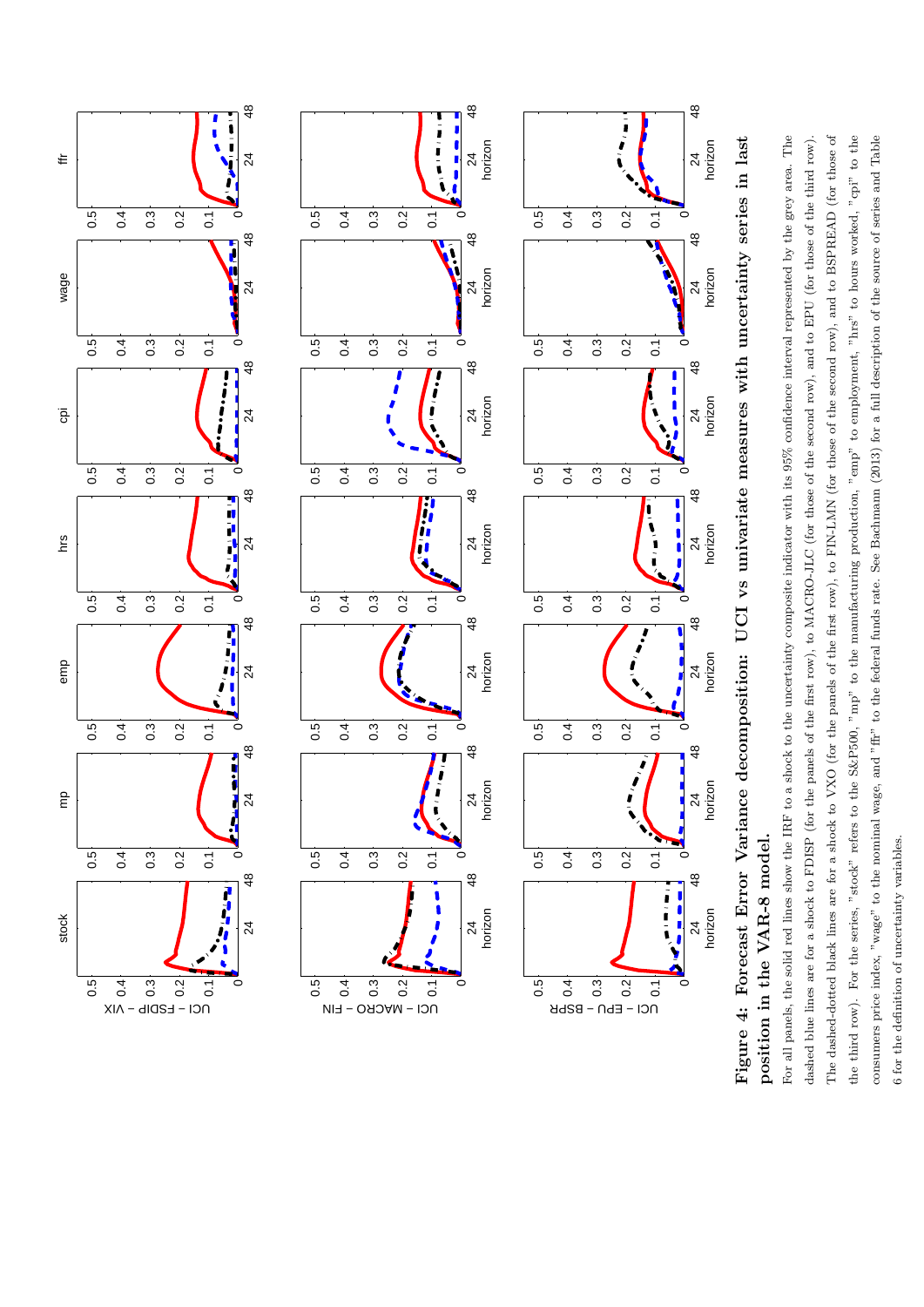![](_page_25_Figure_0.jpeg)

![](_page_25_Figure_1.jpeg)

For the series, "stock" refers to the S&P500, "mp" to the manufacturing production, "emp" to employment, "hrs" to hours worked, "cpi" to the consumers price For the series, "stock" refers to the S&P500, "mp" to the manufacturing production, "emp" to employment, "hrs" to hours worked, "cpi" to the consumers price VAR-8 model. VAR-8 model.

index, "wage" to the nominal wage, and "ffr" to the federal funds rate. index, "wage" to the nominal wage, and "ffr" to the federal funds rate.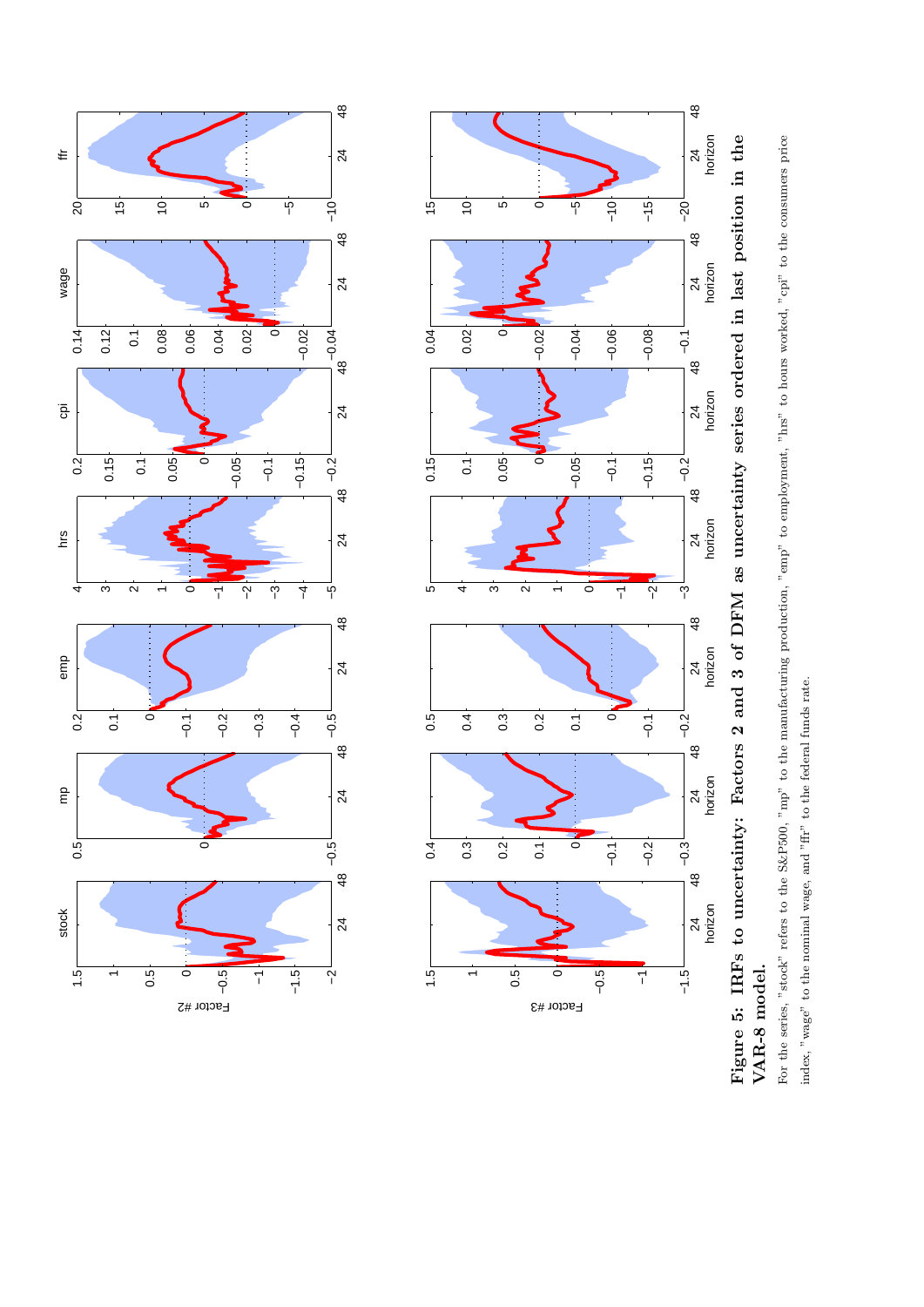![](_page_26_Figure_0.jpeg)

position in the VAR-8 model. position in the VAR-8 model.

For the series, "stock" refers to the S&P500, "mp" to the manufacturing production, "emp" to employment, "hrs" to hours worked, "cpi" to the consumers price For the series, "stock" refers to the S&P500, "mp" to the manufacturing production, "emp" to employment, "hrs" to hours worked, "cpi" to the consumers price index, "wage" to the nominal wage, and "ffr" to the federal funds rate. index, "wage" to the nominal wage, and "ffr" to the federal funds rate.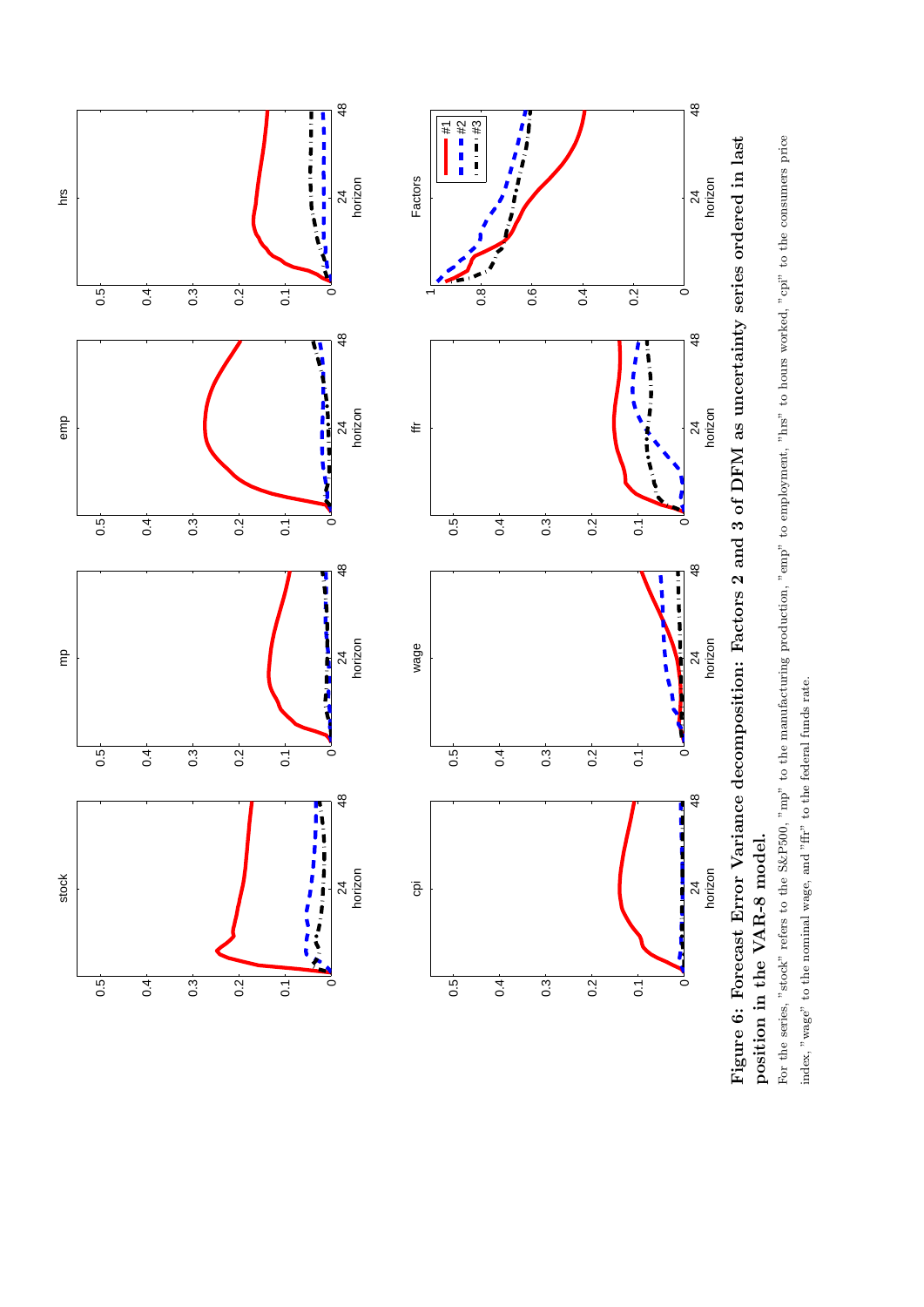![](_page_27_Figure_0.jpeg)

![](_page_27_Figure_1.jpeg)

For all panels, the solid red lines show the IRF to a shock to the uncertainty composite indicator with its 95% confidence interval represented by the grey area. The The dashed-dotted black lines are for a shock to VXO (for the panels of the first row), to FIN-LMN (for those of the second row), and to BSPREAD (for those of the third row). For the series, "stock" refers to the S&P500, "mp" to the manufacturing production, "emp" to employment, "hrs" to hours worked, "cpi" to the For all panels, the solid red lines show the IRF to a shock to the uncertainty composite indicator with its 95% confidence interval represented by the grey area. The dashed blue lines are for a shock to FDISP (for the panels of the first row), to MACRO-JLC (for those of the second row), and to EPU (for those of the third row). The dashed-dotted black lines are for a shock to VXO (for the panels of the first row), to FIN-LMN (for those of the second row), and to BSPREAD (for those of the third row). For the series, "stock" refers to the S&P500, "mp" to the manufacturing production, "emp" to employment, "hrs" to hours worked, "cpi" to the dashed blue lines are for a shock to FDISP (for the panels of the first row), to MACRO-JLC (for those of the second row), and to EPU (for those of the third row). consumers price index,  $v$  wage<sup>3</sup> to the nominal wage, and  $v$  fir<sup>3</sup> to the federal funds rate. consumers price index, "wage" to the nominal wage, and "ffr" to the federal funds rate.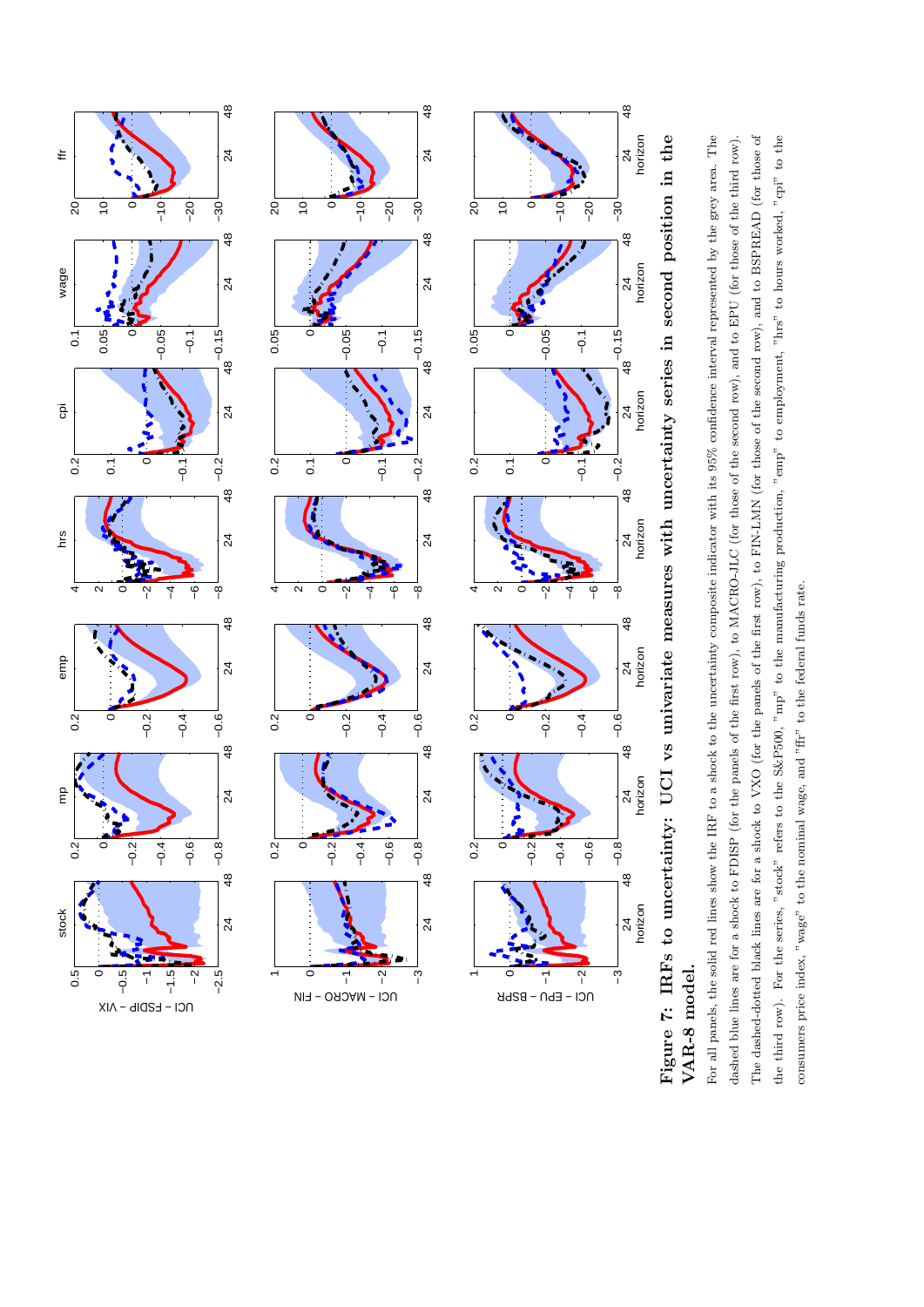![](_page_28_Figure_0.jpeg)

Figure 8: Forecast Error Variance Variance decomposition: UCI vs univariate measures with uncertainty series Figure 8: Forecast Error Variance Variance decomposition: UCI vs univariate measures with uncertainty series in second position in the VAR-8 model. in second position in the VAR-8 model.

For all panels, the solid red lines show the IRF to a shock to the uncertainty composite indicator with its  $95\%$  confidence interval represented by the grey area. The For all panels, the solid red lines show the IRF to a shock to the uncertainty composite indicator with its 95% confidence interval represented by the grey area. The dashed blue lines are for a shock to FDISP (for the panels of the first row), to MACRO-JLC (for those of the second row), and to EPU (for those of the third row). The dashed-dotted black lines are for a shock to VXO (for the panels of the first row), to FIN-LMN (for those of the second row), and to BSPREAD (for those of The dashed-dotted black lines are for a shock to VXO (for the panels of the first row), to FIN-LMN (for those of the second row), and to BSPREAD (for those of the third row). For the series, "stock" refers to the S&P500, "mp" to the manufacturing production, "emp" to employment, "hrs" to hours worked, "cpi" to the the third row). For the series, "stock" refers to the S&P500, "mp" to the manufacturing production, "emp" to employment, "hrs" to hours worked, "cpi" to the dashed blue lines are for a shock to FDISP (for the panels of the first row), to MACRO-JLC (for those of the second row), and to EPU (for those of the third row). consumers price index, "wage" to the nominal wage, and "fir" to the federal funds rate. consumers price index, "wage" to the nominal wage, and "ffr" to the federal funds rate.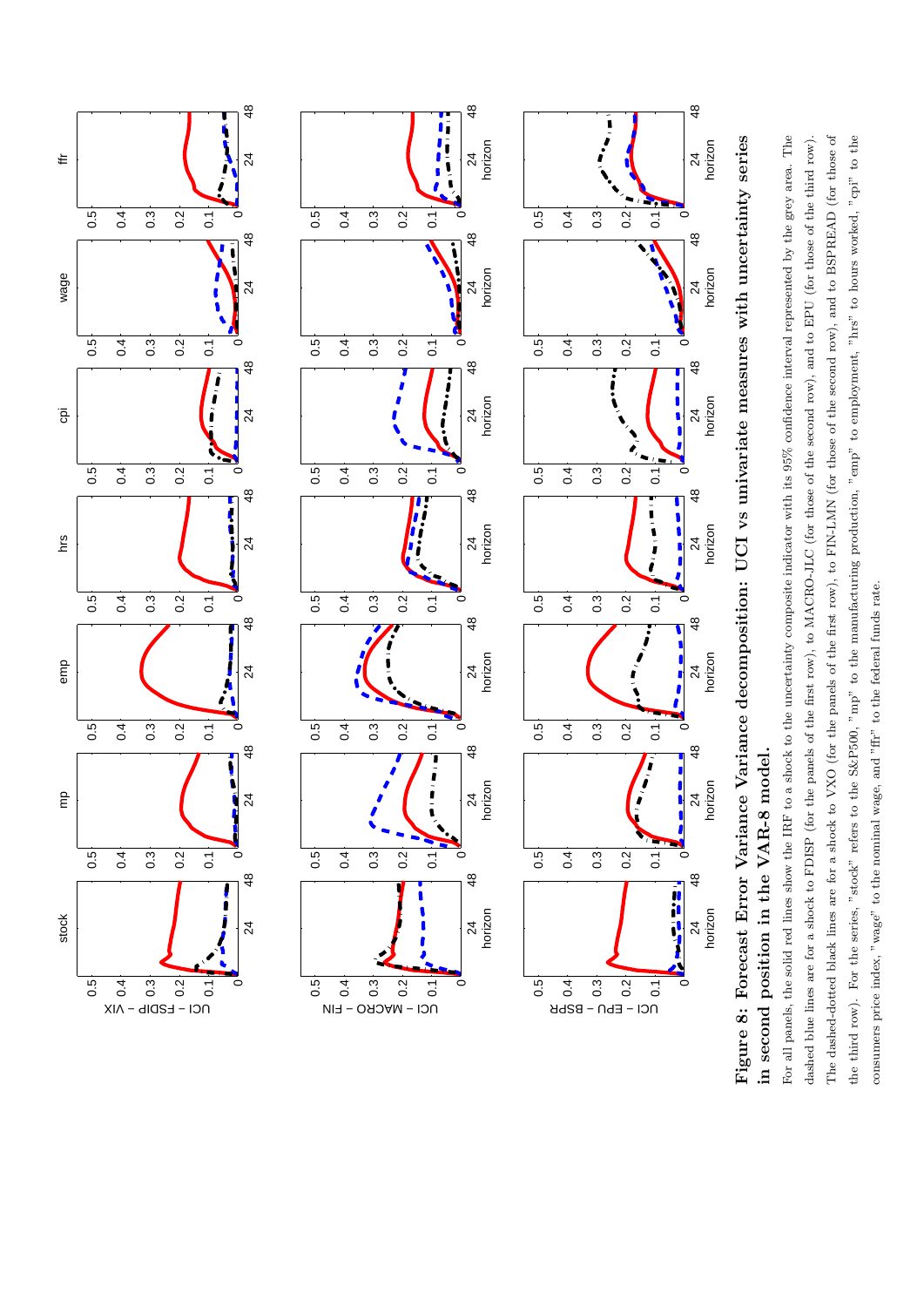![](_page_29_Figure_0.jpeg)

![](_page_29_Figure_1.jpeg)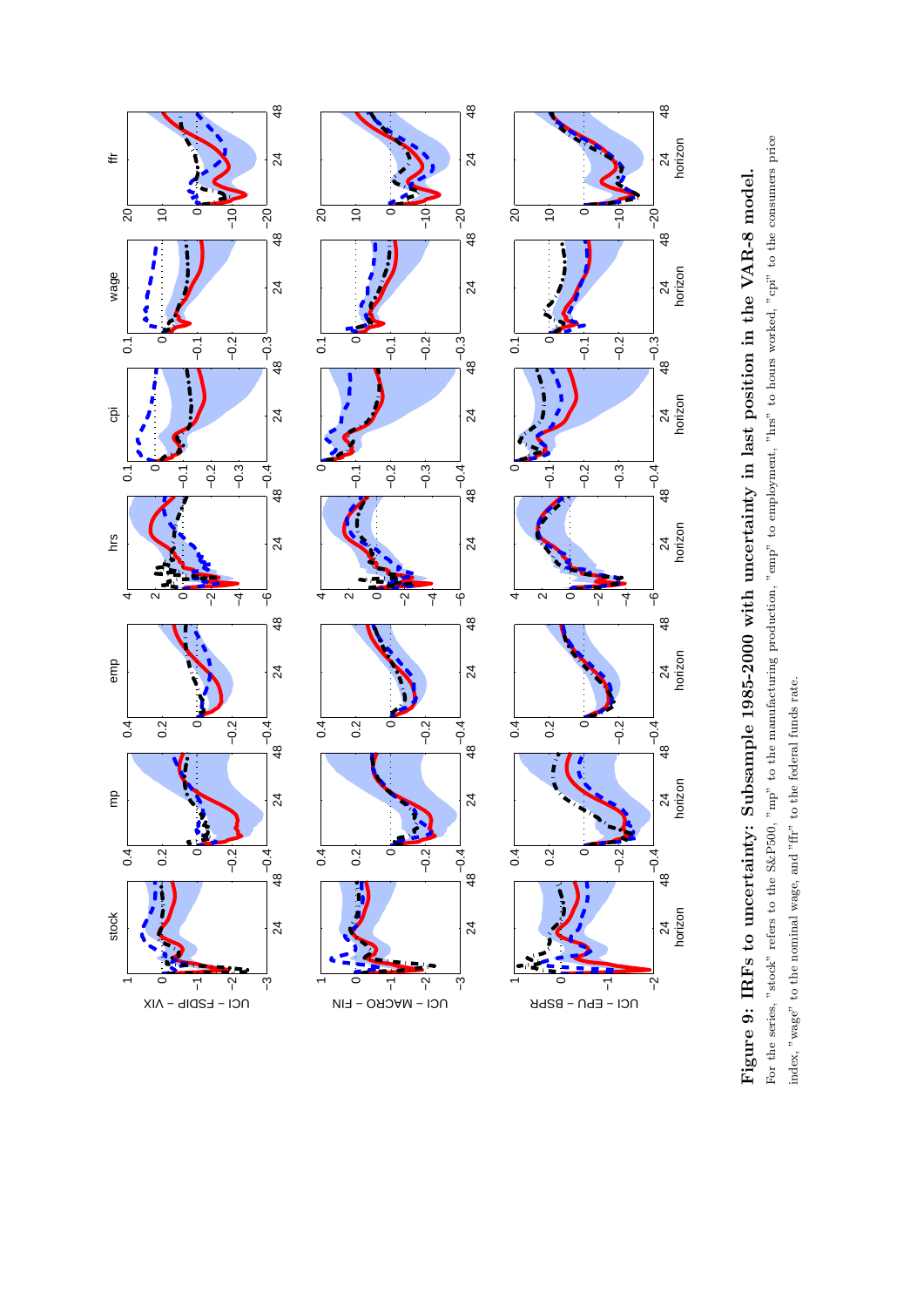![](_page_30_Figure_0.jpeg)

![](_page_30_Figure_1.jpeg)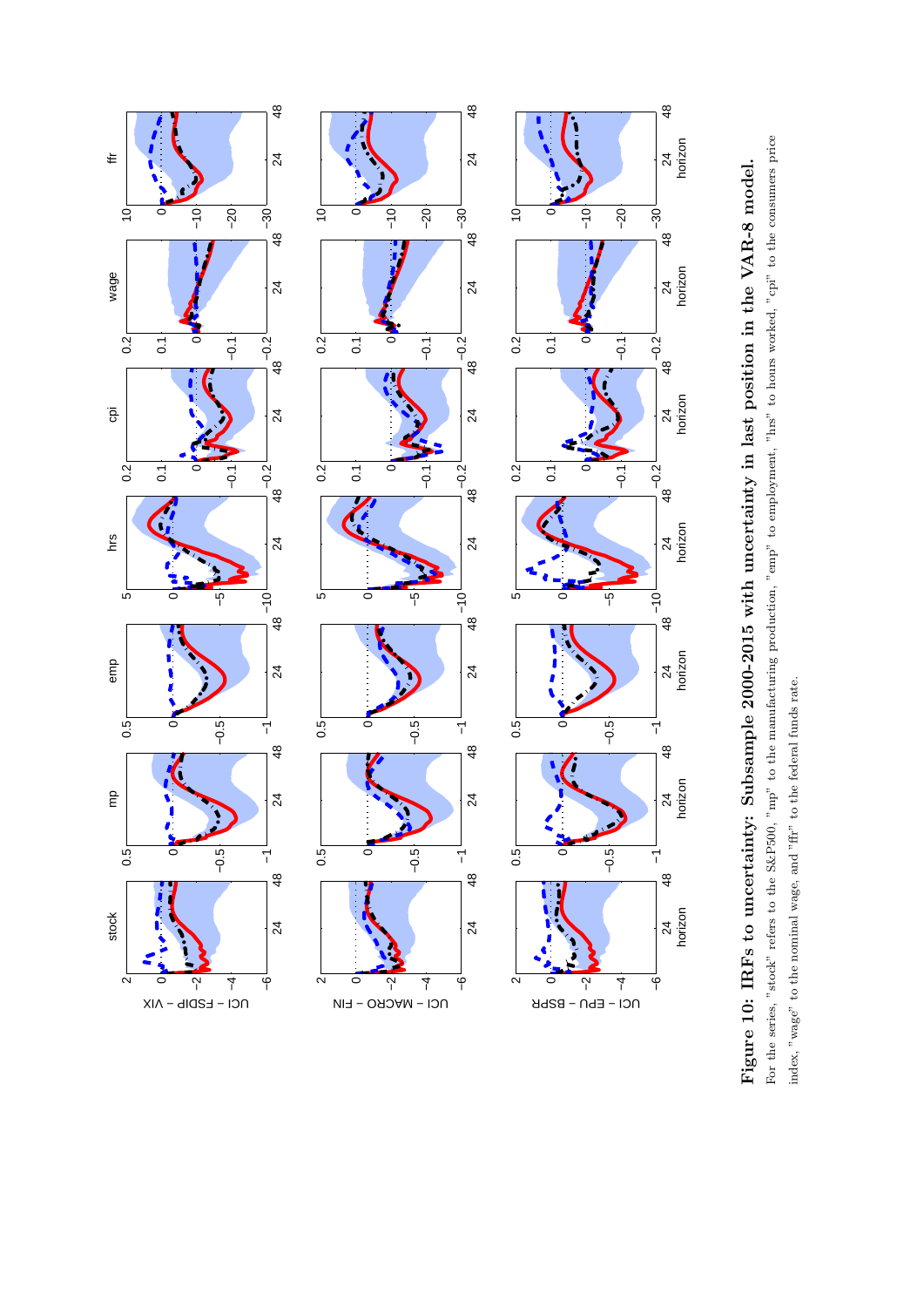#### References

- [1] Bachmann, R., Elstner, S., Sims, E. (2013). Uncertainty and economic activity: Evidence from business survey data. American Economic Journal: Macroeconomics, 5, 217-249.
- [2] Baker, S.R., Bloom, N., Davis, S.J. (2016). Measuring Economic Policy Uncertainty. The Quarterly Journal of Economic, 131, 1593-1636.
- [3] Bali, T.G., Zhou, H. (2016). Risk, uncertainty, and expected returns. Journal of Financial and Quantitative Analysis, 51, 707-735.
- [4] Barhoumi, K., Darn, O., Ferrara, L. (2013). Dynamic factor models: A review of the literature. Journal of Business Cycle Measurement and Analysis, 8, 73-107.
- [5] Bloom, N. (2009). The impact of uncertainty shocks. Econometrica, 77, 623-685.
- [6] Bloom, N. (2014). Fluctuations in uncertainty. Journal of Economic Perspectives, 28, 153- 76.
- [7] Bloom, N., Bond, S., Van Reenen, J. (2007). Uncertainty and investment dynamics. Review of Economic Studies, 74, 391-415.
- [8] Bloom, N., Fernandez-Villaverde, J., Schneider, M. (2014). The macroeconomics of uncertainty and volatility. Journal of Economic Literature, forthcoming.
- [9] Bloom, N., Floetotto, M., Jaimovich, N., Saporta-Eksten, I., Terry, S.J. (2012). Really uncertain business cycles. Working Paper No 18245, NBER.
- [10] Born, B., Breuer, S., Elstner, S. (2014). Uncertainty and the Great Recession, Working Paper No. 04/2014, German Council of Economic Experts.
- [11] Brogaard, J., Detzel, A. (2015). The asset pricing implications of government economic policy uncertainty. Management Science, 61, 3-18.
- [12] Caggiano, G., Castelnuovo, E., Groshenny, N. (2013). Uncertainty shocks and unemployment dynamics in US recessions. Journal of Monetary Economics, 67, 78-92.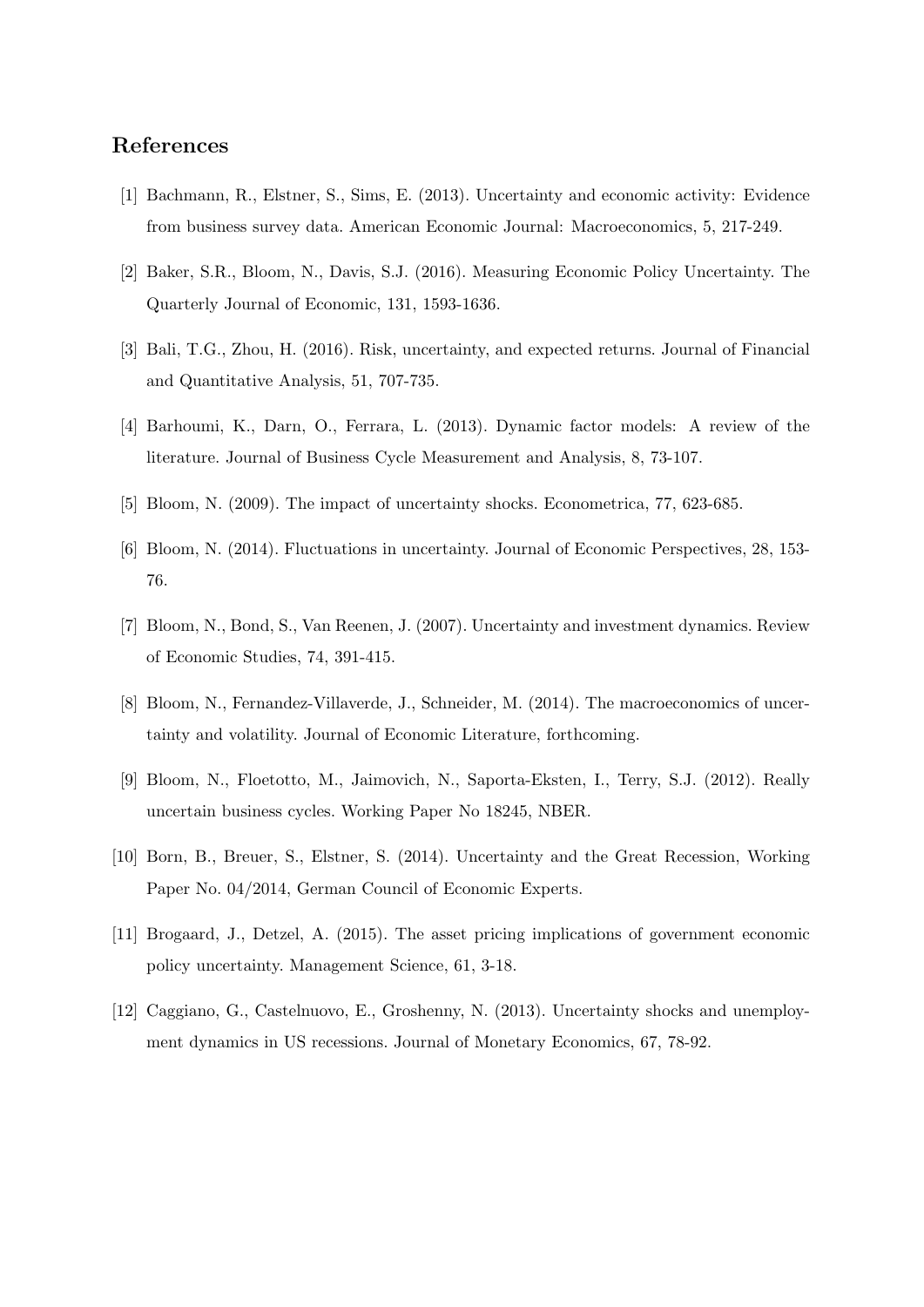- [13] Caldara, D., Fuentes-Albero, C., Gilchrist, S., Zakrajsek, E. (2016). The macroeconomic impact of financial and uncertainty shocks. European Economic Review, 88, 185-207.
- [14] Chauvet, M., Senyuz, Z., Yoldas, E. (2015). What does financial volatility tell us about macroeconomic fluctuations?. Journal of Economic Dynamics and Control, 52, 340-360.
- [15] Christiano, L. J, Motto, R., Massimo Rostagno, M. (2014). Risk Shocks. American Economic Review, 104(1), 27-65.
- [16] Colombo, V. (2013). Economic policy uncertainty in the US: Does it matter for the Euro area? Economics Letters, 121, 39-42.
- [17] Denis, S., Kannan, P. (2013). The impact of uncertainty shocks on the UK economy. Working Paper No. 13/66, IMF.
- [18] Dixit, A. (1989). Entry and exit decisions under uncertainty. Journal of Political Economy, 97, 620-638.
- [19] Doz, C., Giannone, D., Reichlin, L. (2011). A two-step estimator for large approximate dynamic factor models based on Kalman filtering. Journal of Econometrics, 164, 188-205.
- [20] Doz, C., Giannone, D., Reichlin, L. (2012). A quasi maximum likelihood approach for large approximate dynamic factor models. The Review of Economics and Statistics, 94, 1014-1024.
- [21] Fernandez-Villaverde, J., Guerron-Quintana, P., Kuester, K., Rubio-Ramirez, J. (2015). Fiscal volatility shocks and economic activity. American Economic Review, 105, 3352-3384.
- [22] Giannone, D., Reichlin, L., Small, D. (2008). Nowcasting: The real-time informational content of macroeconomic data. Journal of Monetary Economics, 55, 665-676.
- [23] Haddow, A., Hare, C., Hooley, J., and Shakir, T. (2013). Macroeconomic uncertainty: What is it, how can we measure it and why does it matter? Bank of England Quarterly Bulletin, 53, 100-109.
- [24] Henzel, S.R., Rengel, M. (2017). Dimensions of macroeconomic uncertainty: A common factor analysis. Economic Inquiry, forthcoming.